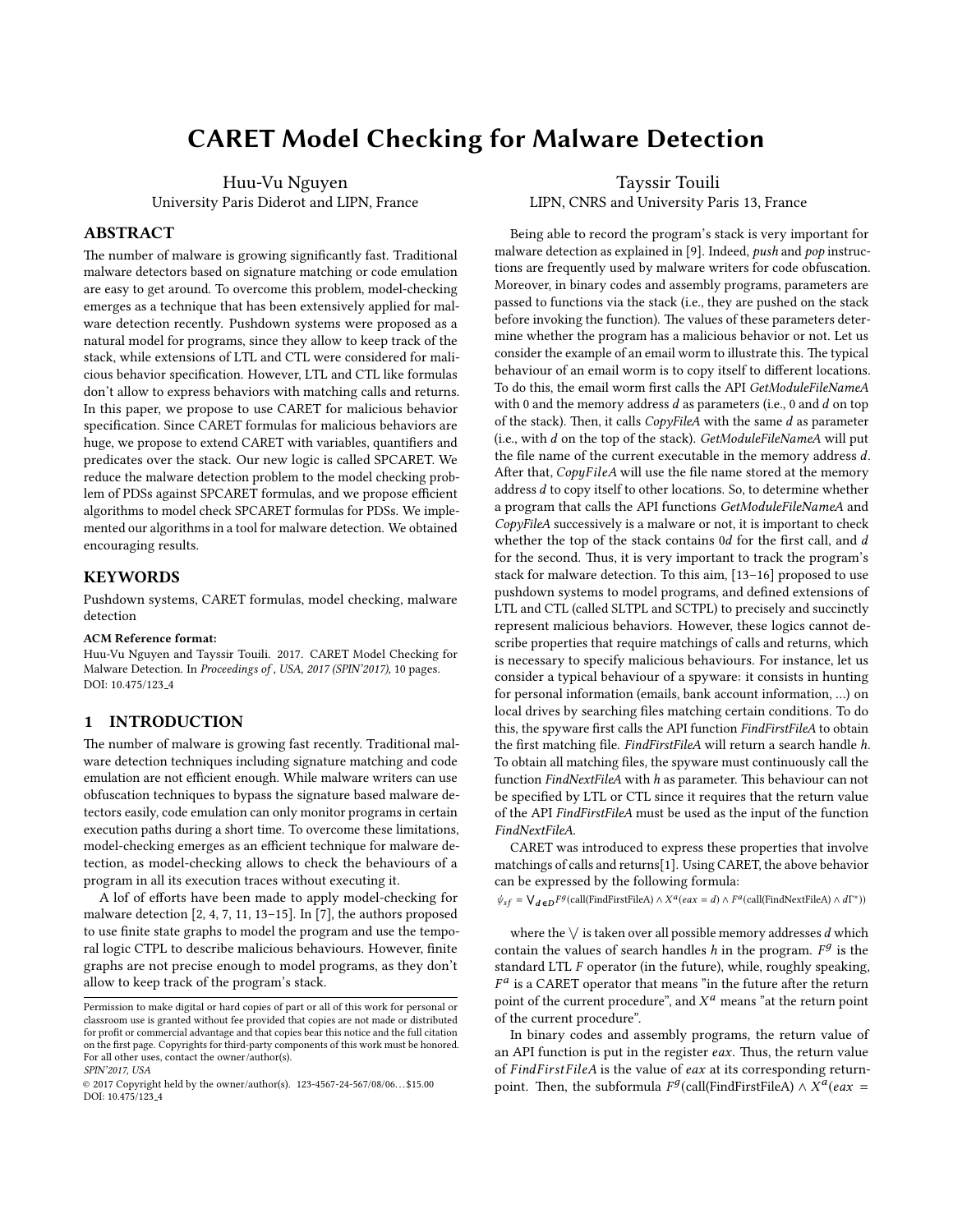d)) states that there is a call to the API FindFirstFileA and the return value of this function is d. When FindNextFileA is invoked, it requires a search handle as parameter. The requirement that  $d$  is on top of the program stack is expressed by the regular expression FindNextFileA is called with d as parameter (d stores the information<br>of the search bandle)  $\psi$  a expresses then that there is a call to the <sup>\*</sup>. Thus, the subformula call(FindNextFileA)∧d $\overline{d}^*$  expresses that  $\overline{d}^N$  is called with d as parameter (d stares the information of the search handle).  $\psi_{sf}$  expresses then that there is a call to the API FindFirstFileA with the return value  $d$  (the search handle), followed by a call to the function  $FindNextFileA$  with  $d$  on the top of the stack.

However, this formula is huge, as it considers the disjunction (of different CARET formulas) over all possible memory addresses d which contain the information of search handles h in the program. To represent it in a more succinct fashion, we follow the idea of [\[7,](#page-9-3) [14,](#page-9-10) [15\]](#page-9-6) and extend CARET with variables, quantifiers, and predicates over the stack. We call our new logic SPCARET. We define also PCARET formulas to be SPCARET formulas that do not use predicates over the stack. The above formula can be compactly represented in SPCARET as follows:

 $\psi_{s f 2} = \exists \textbf{x} F^g (\text{call(FindFirstFileA)} \wedge X^a (e\textbf{a} x = x) \wedge F^a (\text{call(FindNextFileA)} \wedge x \Gamma^*))$ 

Thus, we propose in this work to use pushdown systems (PDSs) to model programs, and SPCARET formulas to specify malicious behaviors. We reduce the malware detection problem to the model checking problem of PDSs against SPCARET formulas, and we propose efficient algorithms to model check PCARET and SPCARET formulas for PDSs. Our algorithms are based on reducing the model checking problem to the emptiness problem of Symbolic Büchi Pushdown Systems. This latter problem is already solved in [\[3,](#page-9-11) [5\]](#page-9-12). We implemented our techniques in a tool for malware detection. We obtained encouraging results. Our tool was able to detect several malwares and to determine that benign programs are benign. We compared the performance of our tool against a standard CARET model checking tool. Our tool behaves much better, as the standard CARET tool timeout in most cases.

The rest of paper is organized as follows. In Section 2, we recall the definitions of Pushdown Systems. Section 3 introduces our logic. Model checking PCARET and SPCARET are provided in Sections 4, 5 and 6. In Section 7, we present our experimental results. Due to lack of space, the proofs can be found in the full version of the paper [\[10\]](#page-9-13).

#### 2 BINARY CODE MODELLING

We use Pushdown Systems (PDSs) to model binary programs. Indeed, PDSs are known to be a natural model for sequential programs [\[12\]](#page-9-14). We apply the translation of [\[13\]](#page-9-5) together with the tools [\[6,](#page-9-15) [8\]](#page-9-16) to obtain Pushdown Systems from binary programs. As will be discussed in the next section, to precisely describe malicious behaviors, we need to keep track of the call and return actions in each path. Thus, we adapt the PDS model in order to record whether a rule of a PDS corresponds to a call, a return, or another instruction. We call this model a Labelled Pushdown System. We also extend the notion of path in order to take into account matching returns of calls.

#### <span id="page-1-0"></span>2.1 Labelled Pushdown Systems

DEFINITION 2.1. A Labelled Pushdown System (PDS)  $P$  is a tuple  $(P, \Gamma, \Delta)$ , where P is a finite set of control locations,  $\Gamma$  is a finite set of stack alphabets, and  $\Delta$  is a finite subset of  $((P \times \Gamma) \times (P \times \Gamma^*) \times$ <br>{call ret int}) If  $((p, y) (q, \alpha))$   $\vdash \Delta$  (where  $t \in \text{f}$  call ret int}) {call, ret, int}). If  $((p, \gamma), (q, \omega), t) \in \Delta$  (where  $t \in \{call, ret, int\}$ ), we also write  $\langle p, \gamma \rangle \stackrel{\rightarrow}{\rightarrow} \langle q, \omega \rangle \in \Delta$ . Transition rules of  $\Delta$  are in the following form in which  $p \in P$  a.g.  $P \times V$ . Ye  $\subseteq \Gamma$  and  $\omega \in \Gamma^*$ . following form, in which  $p \in P$ ,  $q \in P$ ,  $\gamma$ ,  $\gamma_1, \gamma_2 \in \Gamma$ , and  $\omega \in \Gamma^*$ :

- $(r_1)$ :  $\langle p, \gamma \rangle \xrightarrow{cent} \langle q, \gamma_1 \gamma_2 \rangle$
- $(r_2)$ :  $\langle p, \gamma \rangle \xrightarrow{ret} \langle q, \epsilon \rangle$
- $(r_3)$ :  $\langle p, \gamma \rangle \longrightarrow \langle q, \omega \rangle$

Roughly speaking, a transition rule in the form  $\langle p, \gamma \rangle$  call<br> $\langle \gamma, \gamma \rangle$  describes a call statement. This rule usually models a  $\langle q, \gamma_1 \gamma_2 \rangle$  describes a call statement. This rule usually models a statement in the form  $\gamma \xrightarrow{c_{\text{diff}}} \gamma_{\text{c}}$ . In this rule,  $\gamma$  corresponds to the control point of the program in which the function call is to the control point of the program in which the function call is invoked,  $\gamma_1$  is the entry point of the invoked procedure, and  $\gamma_2$  is the return point of that call. A rule  $r_2$  represents a return statement, while a rule  $r_3$  models a simple statement. In the remainder of this paper, we will also refer to Labelled Pushdown Systems as Pushdown Systems, since there is no ambiguity.

Let  $\langle p, \omega \rangle$ , where  $p \in P$  and  $\omega \in \Gamma^*$  be a configuration of  $\mathcal{P}$ . The transition relation  $\Rightarrow \varphi$  is defined as follows: If  $\langle p, \gamma \rangle \stackrel{I}{\rightarrow} \langle q, \omega \rangle$ ,<br>then for every  $\omega' \in \Gamma^*$ ,  $\langle p, \nu \omega' \rangle \Rightarrow \varphi$ ,  $\langle q, \omega \omega' \rangle$ . In other words then for every  $\omega' \in \Gamma^*$ ,  $\langle p, \gamma \omega' \rangle \Rightarrow \varphi \langle q, \omega \omega' \rangle$ . In other words,  $\langle q, \omega \omega' \rangle$  is an immediate successor of  $\langle p, \gamma \omega' \rangle$ . An execution of  $\Phi$  starting from  $\langle p, \omega \rangle$  is an infinite sequence of configurations P starting from  $\langle p_0, \omega_0 \rangle$  is an infinite sequence of configurations  $\langle p_0, \omega_0 \rangle \langle p_1, \omega_1 \rangle$ ... where  $\langle p_i, \omega_i \rangle \in P \times \Gamma^*$  and  $\langle p_{i+1}, \omega_{i+1} \rangle$  is an immediate successor of  $\langle p_1, \omega_1 \rangle$  for every  $i > 0$ immediate successor of  $\langle p_i, \omega_i \rangle$  for every  $i \ge 0$ .<br>Let  $\pi = \langle p_i, \omega_i \rangle / p_i, \omega_i \rangle$  he an execution of

Let  $\pi = \langle p_0, \omega_0 \rangle \langle p_1, \omega_1 \rangle$ ... be an execution of  $P$ . We associate to each configuration  $\langle p_i, \omega_i \rangle$  of  $\pi$  a tag  $t_i(\pi)$  in {call, int, ret} as follows: follows:

- If  $\langle p_i, \omega_i \rangle \Rightarrow \varphi \langle p_{i+1}, \omega_{i+1} \rangle$  corresponds to a call statement,<br>then  $t \cdot (\pi) = \text{coll}$ then  $t_i(\pi) = \text{call}.$
- If  $\langle p_i, \omega_i \rangle \Rightarrow \varphi \langle p_{i+1}, \omega_{i+1} \rangle$  corresponds to a return state-<br>ment than  $t_i(\pi) = \text{rot}$ ment, then  $t_i(\pi) = ret$ .
- If  $\langle p_i, \omega_i \rangle \Rightarrow \varphi$   $\langle p_{i+1}, \omega_{i+1} \rangle$  corresponds to a simple state-<br>ment (paither a call statement por a return statement), then ment (neither a call statement nor a return statement), then  $t_i(\pi) = int.$

#### 2.2 Global, abstract and caller paths

Let  $\pi = \langle p_0, \omega_0 \rangle \langle p_1, \omega_1 \rangle$ ... be a path of PDS. Over  $\pi$ , three kinds of successors are defined for every position  $\langle p_i, \omega_i \rangle$ :

- global-successor: The global-successor of  $\langle p_i, \omega_i \rangle$  is  $\langle p_{i+1}, \omega_{i+1} \rangle$ .
- *abstract-successor*: The abstract-successor of  $\langle p_i, \omega_i \rangle$  is determined by its associated tag  $t_i(\pi)$ termined by its associated tag  $t_i(\pi)$ .
	- If  $t_i(\pi) = \text{call}$ , the abstract successor of  $\langle p_i, \omega_i \rangle$  is the matching return point matching return point.
	- If  $t_i(\pi) = int$ , the abstract-successor of  $\langle p_i, \omega_i \rangle$  is  $\langle p_{i+1}, \omega_{i+1} \rangle$ .
	- If  $t_i(\pi) = ret$ , the abstract successor of  $\langle p_i, \omega_i \rangle$  is defined as  $\perp$ defined as ⊥.
- caller-successor: The caller-successor of  $\langle p_i, \omega_i \rangle$  is the most<br>inner unmatched call if there is such a call Otherwise, it inner unmatched call if there is such a call. Otherwise, it is defined as ⊥.

For example, in Figure [1:](#page-2-0)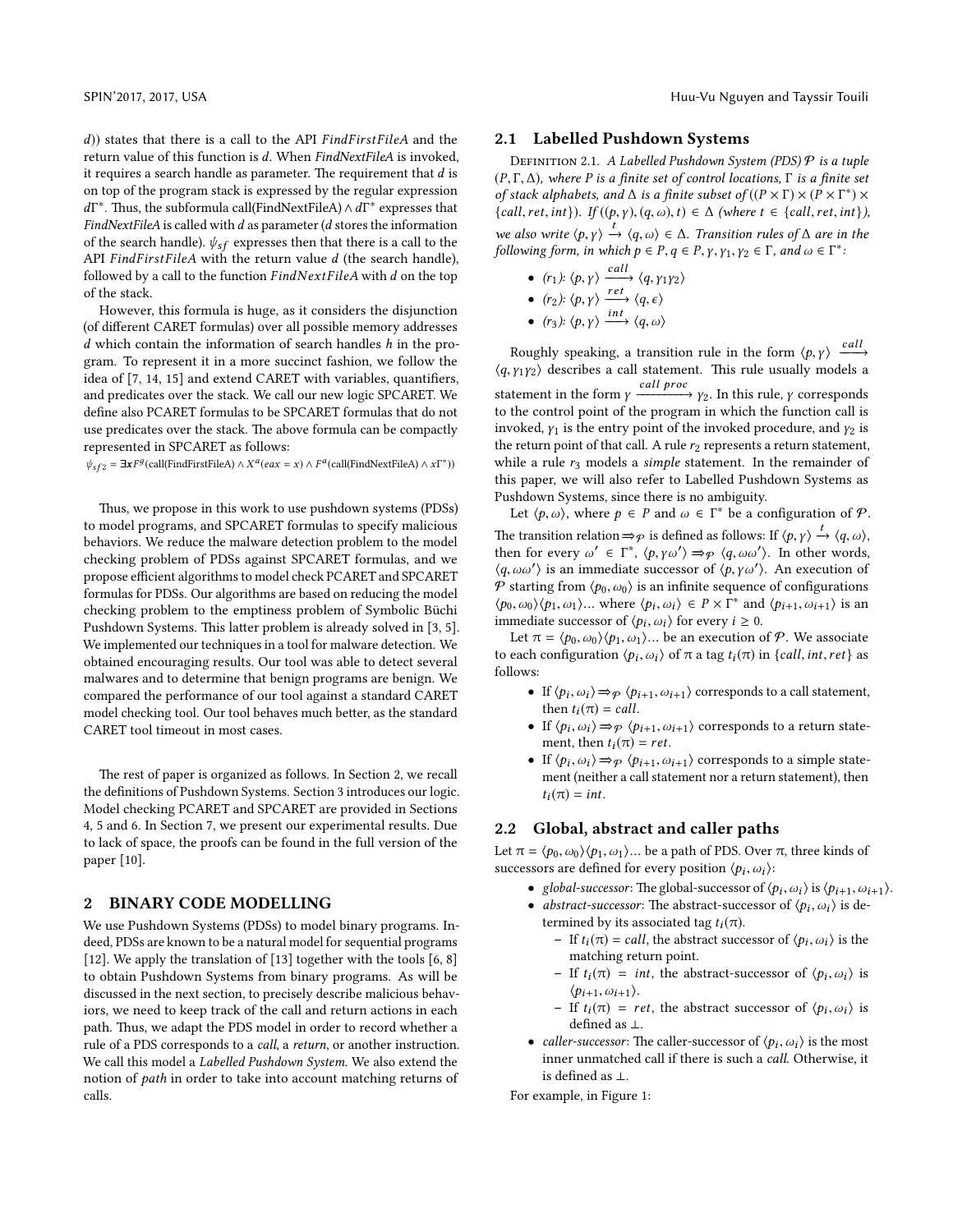<span id="page-2-0"></span>

Figure 1: Three kinds of successors of CARET

- The global-successor of  $\langle p_1, \omega_1 \rangle$  and  $\langle p_2, \omega_2 \rangle$  are  $\langle p_2, \omega_2 \rangle$ and  $\langle p_3, \omega_3 \rangle$  respectively.
- The abstract-successor of  $\langle p_2, \omega_2 \rangle$  and  $\langle p_5, \omega_5 \rangle$  are  $\langle p_k, \omega_k \rangle$ and  $\langle p_9, \omega_9 \rangle$  respectively.
- The caller-successor of  $\langle p_6, \omega_6 \rangle$ ,  $\langle p_7, \omega_7 \rangle$ ,  $\langle p_8, \omega_8 \rangle$  is  $\langle p_5, \omega_5 \rangle$ while the caller-successor of  $\langle p_3, \omega_3 \rangle$ ,  $\langle p_4, \omega_4 \rangle$ ,  $\langle p_5, \omega_5 \rangle$ ,  $\langle p_9, \omega_9 \rangle$  is  $\langle p_2, \omega_2 \rangle$ . Note that the caller-successor of  $\langle p_0, \omega_0 \rangle$ ,  $\langle p_1, \omega_1 \rangle, \langle p_2, \omega_2 \rangle, \langle p_k, \omega_k \rangle$  is  $\perp$ .

 $\frac{d}{dx}$  and  $\frac{d}{dx}$  and  $\frac{d}{dx}$  and  $\frac{d}{dx}$  applying repeatedly the global-successor operator. Similarly, an abstract-path or a caller-path are obtained by repeatedly applying the abstract-successor and caller-successor re-spectively. In Figure [1,](#page-2-0) from  $\langle p_4, \omega_4 \rangle$ , the global-path is  $\langle p_4, \omega_4 \rangle \langle p_5, \omega_5 \rangle$  $\langle p_6, \omega_6 \rangle \langle p_7, \omega_7 \rangle \langle p_8, \omega_8 \rangle \langle p_9, \omega_9 \rangle \langle p_{10}, \omega_{10} \rangle \dots$ , the abstract-path is  $\langle p_4, \omega_4 \rangle$  $\langle p_5, \omega_5 \rangle$  $\langle p_9, \omega_9 \rangle$  $\langle p_{10}, \omega_{10} \rangle$ ... while the caller-path is  $\langle p_4, \omega_4 \rangle$  $\langle p_2, \omega_2 \rangle$ . Note that the caller-path is always finite.

## 3 MALICIOUS BEHAVIOUR SPECIFICATION

In this section, we define the Stack linear temporal Predicate logic of CAlls and RETurns (SPCARET) as an extension of the linear temporal logic of CAlls and RETurns (CARET) with variables and regular predicates over the stack contents. The predicates contain variables that can be quantified existentially or universally. Regular predicates are expressed by regular variable expressions and are used to describe the stack content of PDSs.

### <span id="page-2-1"></span>3.1 Environments, Predicates and Regular Variable Expressions

Let  $X = \{x_1, ..., x_n\}$  be a finite set of variables over a finite domain D. Let  $B : X \cup D \rightarrow D$  be an environment that associates each variable  $x \in \mathcal{X}$  with a value  $d \in \mathcal{D}$  s.t  $B(d) = d$  for every  $d \in \mathcal{D}$ . Let  $B[x \leftarrow d]$  be an environment obtained from B such that  $B[x \leftarrow d](x) = d$  and  $B[x \leftarrow d](y) = B(y)$  for every  $y \neq x$ . Let  $B$ be the set of all environments. Let  $\theta_{id} = \{ (B, B') \in \mathcal{B} \times \mathcal{B} \mid B = B' \}$ <br>be the identity relation for environments, and for  $x \in X$ , let  $\theta_{i,j}$ be the identity relation for environments, and for  $x \in \mathcal{X}$ , let  $\theta_x =$  $\{(B, B') \in \mathcal{B} \times \mathcal{B} \mid \forall y \in \mathcal{X}, y \neq x, B(y) = B'(y)\}\)$  be the relation that abstracts away the value of x that abstracts away the value of  $x$ .

Let  $AP = \{a, b, c, ...\}$  be a finite set of atomic propositions. Let  $AP_{\mathcal{D}}$  be a finite set of atomic predicates of the form  $b(\alpha_1, ..., \alpha_m)$ such that  $b \in AP$  and  $\alpha_i \in \mathcal{D}$  for every  $1 \le i \le m$ . Let  $AP\chi$  be a finite set of atomic predicates  $b(\alpha_1, ..., \alpha_n)$  such that  $b \in AP$  and  $\alpha_i \in \mathcal{X} \cup \mathcal{D}$  for every  $1 \leq i \leq n$ .

Let  $\mathcal{P} = (P, \Gamma, \Delta)$  be a Labelled PDS. A Regular Variable Expression (RVE) e over  $X \cup \Gamma$  is defined by  $e ::= \epsilon \mid a \in X \cup \Gamma \mid e +$ e | e.e | e<sup>\*</sup>. The language  $L(e)$  of a RVE e is a subset of  $P \times \Gamma^* \times B$ <br>and is defined as follows: and is defined as follows:

- $L(\epsilon) = \{ (\langle p, \epsilon \rangle, B) \mid p \in P, B \in \mathcal{B} \}$
- for  $x \in \mathcal{X}, L(x) = \{(\langle p, \gamma \rangle, B) \mid p \in P, \gamma \in \Gamma, B \in \mathcal{B} \text{ s.t } B(x) =$ γ }
- for  $\gamma \in \Gamma$ ,  $L(\gamma) = \{(\langle p, \gamma \rangle, B) \mid p \in P, B \in \mathcal{B}\}\$
- $L(e_1,e_2) = \{(\langle p, \omega' \rangle\})$  $\omega''$ , B)  $(\langle p, \omega' \rangle, B) \in L(e_1); (\langle p, \omega'' \rangle, B) \in$  $L(e_2)$
- $L(e^*) = \{ (\langle p, \omega \rangle, B) \mid \omega \in \{ v \in \Gamma^* \mid (\langle p, v \rangle, B) \in L(e) \}^* \}$

## 3.2 The Stack linear temporal Predicate logic of CAlls and RETurns - SPCARET

A SPCARET formula is a CARET [\[1\]](#page-9-9) formula where predicates and RVEs are used as atomic propositions and where quantifiers are applied to variables. For technical reasons, we assume w.l.o.g. that formulas are written in positive normal form, where negations are applied only to atomic predicates, and we use the release operator R as the dual of the until operator  $U$ . From now on, we fix a finite set of variables  $X$ , a finite set of atomic propositions  $AP$ , a finite domain  $D$ , and a finite set of RVEs  $V$ . A SPCARET formula is defined as follows, where  $v \in \{q, a, c\}$ ,  $x \in \mathcal{X}$ ,  $e \in \mathcal{V}$ ,  $b(\alpha_1, ..., \alpha_n) \in AP_{\mathcal{X}}$ :

 $\psi := b(\alpha_1, ..., \alpha_n) | -b(\alpha_1, ..., \alpha_n) | e | -e | \psi \vee \psi | \psi \wedge \psi | \forall x \psi | \exists x \psi | X^v \psi | \psi U^v \psi | \psi R^v \psi$ <br>Let  $\lambda \cdot P \longrightarrow 2^{AP_D}$  be a labelling function which associates each Let  $\lambda : P \longrightarrow 2^{AP_D}$  be a labelling function which associates each attraction to a set of atomic predicates. Let  $\psi$  be a SPCAPET control location to a set of atomic predicates. Let  $\psi$  be a SPCARET formula over AP. Let  $\langle p, \omega \rangle$  be a configuration of P. Then we say that P satisfies  $\psi$  at  $\langle p, \omega \rangle$  (denoted by  $\langle p, \omega \rangle \models_{\lambda} \psi$ ) iff there exists an environment  $B \in \mathcal{B}$ , a path  $\pi = \langle p_0, \omega_0 \rangle \langle p_1, \omega_1 \rangle \dots$  starting from  $\langle p, \omega \rangle$  such that  $\pi$  satisfies  $\psi$  under B (denoted by  $\pi \models_{\lambda}^B \psi$ ). Let  $next_i^g$ , next<sub>i</sub><sup>a</sup> and next<sub>i</sub><sup>c</sup> be the global-successor, abstract-successor<br>and caller-successor of (p. (x) respectively Let ( $\pi$  i) be the suffix and caller-successor of  $\langle p_i, \omega_i \rangle$  respectively. Let  $(\pi, i)$  be the suffix of π starting from  $\langle p_i, \omega_i \rangle$ . Then,  $\pi \models^B_\lambda \psi$  iff  $(\pi, 0) \models^B_\lambda \psi$  where  $(\pi, i) \models^B_{\lambda} \psi$  is defined inductively as follows:

- λ (π,i) |<sup>=</sup> B λ <sup>b</sup>(α1, ..., <sup>α</sup>n), i <sup>b</sup>(B(α1), ..., <sup>B</sup>(αn)) ∈ <sup>λ</sup>(pi)
- $\bullet$   $(\pi, i) \models^B \neg b(\alpha_1, ..., \alpha_n)$ , iff  $b(B(\alpha_1), ..., B(\alpha_n)) \notin \lambda(p_i)$
- $(\pi, i) \models_{\lambda}^{B} e \text{ iff } (\langle p_i, \omega_i \rangle, B) \in L(e)$
- $(\pi, i) \models_{\lambda}^B \neg e \text{ iff } (\langle p_i, \omega_i \rangle, B) \notin L(e)$
- $(\pi, i) \models^B \psi_1 \lor \psi_2$  iff  $((\pi, i) \models^B \psi_1 \text{ or } (\pi, i) \models^B \psi_2)$ <br>
  $(\pi, i) \models^B \psi_1 \land \psi_2$  iff  $((\pi, i) \models^B \psi_2 \text{ and } (\pi, i) \models^B \psi_1$
- $(\pi, i) \models^B_\lambda \psi_1 \land \psi_2$  iff  $((\pi, i) \models^B_\lambda \psi_1$  and  $(\pi, i) \models^B_\lambda \psi_2)$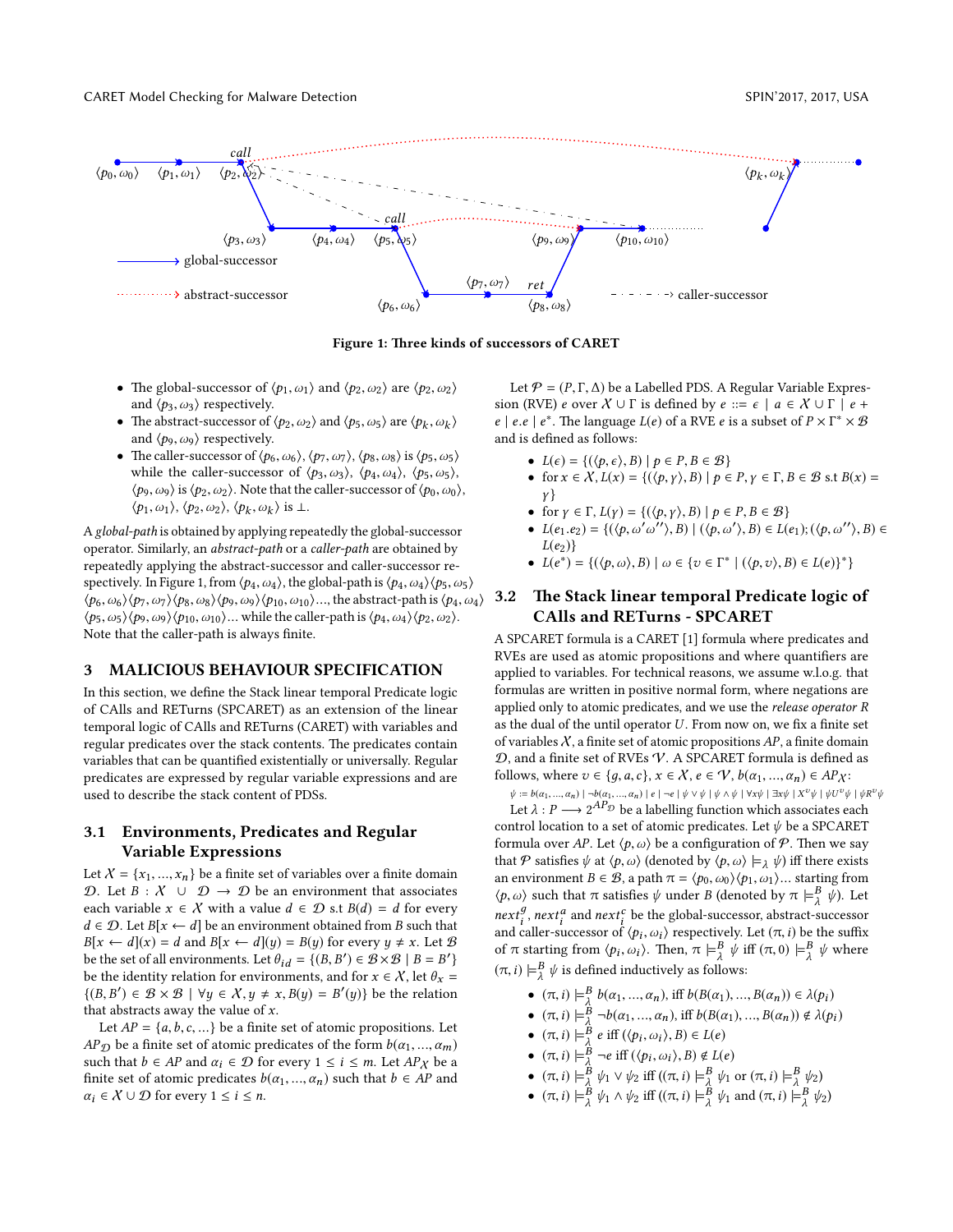- $(π, i) \models^B_\lambda X^g \psi$  iff  $(π, next_i^g)$ <br>
  $(π, i) \models^B Y^a \psi$  iff  $next^a \neq$
- (π, i)  $\models_A^B X^g \psi$  iff  $(\pi, next_i^g) \models_A^B \psi$ <br>
 (π, i)  $\models_B^B X^a \psi$  iff  $next_i^a \neq \bot$  and  $(\pi, next_i^a)$ <br>
 (π, i)  $\models B X^c \psi$  iff  $next_i^c \neq \bot$  and  $(\pi, next_i^c)$
- (π, i)  $\models^B_\lambda X^a\psi$  iff next<sup>a</sup>  $\neq \bot$  and (π, next<sup>a</sup>)  $\models^B_\lambda \psi$ <br>
 (π, i)  $\models^B_\lambda X^c\psi$  iff next<sup>c</sup>  $\neq \bot$  and (π, next<sup>c</sup>)  $\models^B_\lambda \psi$ <br>  $\models^B_\lambda \psi$
- λ X i i λ ψ (π,i) |<sup>=</sup> B λ <sup>∀</sup>xψ i for every d ∈ D, (π,i) |<sup>=</sup> B[x←d]
- (π, i)  $\begin{bmatrix} B \\ B \end{bmatrix} \exists x \psi$  iff there exists  $d \in \mathcal{D}$ ,  $(\pi, i) \begin{bmatrix} B \\ B \end{bmatrix} [x-d]$
- (π, i)  $\begin{bmatrix} \frac{B}{A} & \frac{B}{A} & \frac{C}{B} \\ \frac{C}{B} & \frac{C}{B} & \frac{C}{B} \end{bmatrix}$  (with  $v \in \{g, a, c\}$ ) iff there exists a sequence of positions he has help has where he = i for sequence of positions  $h_0, h_1, ..., h_{k-1}, h_k$  where  $h_0 = i$ , for<br>every  $0 \le i \le k-1$ ;  $h_{i,j} = nert^v$  ( $\pi h_{i,j} \models^B y'_{i,j}$  and every  $0 \le j \le k - 1$ :  $h_{j+1} = \text{next}_{h_j}^v, (\pi, h_j) \models_{\lambda}^B \psi_1$  and
- $(\pi, h_k) \models^B_{\lambda} \psi_2$ •  $(\pi, i) \models_{\Lambda}^{\overline{B}} \psi_1 R^v \psi_2$  (with  $v \in \{g, a, c\}$ ) iff there exists a sequence of positions  $h_0, h_1, ..., h_{k-1}, h_k$  where  $h_0 = i$ . sequence of positions  $h_0, h_1, ..., h_{k-1}, h_k$  where  $h_0 = i$ ,<br>for every  $0 \le i \le k$ ,  $h_{k+1} = n e x t^{\nu}$  ( $\pi h_1 \models b$   $h_0$  and for every  $0 \le j \le k : h_{j+1} = \text{next}_{h_j}^v, (\pi, h_j) \models_{\lambda}^B \psi_2$  and  $(\pi, h_k) \models^B_{\lambda} \psi_1$

λ Other CARET operators can be represented by the above operators:  $F^g \psi = \text{true } U^g \psi$ ,  $G^g \psi = \text{false } R^g \psi$ ,  $F^a \psi = \text{true } U^a \psi$ ,<br>  $G^g \psi = \text{false } R^g \psi$ ,  $F^c \psi = \text{true } U^g \psi$  $G^a \psi = \text{false } R^a \psi, F^c \psi = \text{true } U^c \psi, G^c \psi = \text{false } R^c \psi, ...$ 

Let a PCARET formula be an SPCARET formula that does not use any regular variable expression.

CARET with regular valuations is an extension of CARET where the set of configurations where an atomic proposition hold can be expressed by a regular language [\[11\]](#page-9-4). Since the domain  $D$  is finite, we get:

PROPOSITION 3.1. PCARET and CARET (resp. SPCARET and CARET with regular valuations) have the same expressive power. SPCARET is more expressive than CARET.

Let  $\psi$  be a SPCARET formula. The closure of  $\psi$ , denoted  $Cl(\psi)$ , is the smallest set that contains  $\psi$  and satisfies the following properties:

- if  $\neg \psi' \in Cl(\psi)$ , then  $\psi' \in Cl(\psi)$ <br>• if  $X^{\nu} \psi' \in Cl(\psi)$  (with  $\psi \in La$ )
- if  $X^v \psi' \in Cl(\psi)$  (with  $v \in \{g, a, c\}$ ), then  $\psi' \in Cl(\psi)$ <br>• if  $\forall x \psi' \in Cl(\psi)$  then  $\psi' \in Cl(\psi)$  and for every d
- if  $\forall x \psi \in Cl(\psi)$  (with  $v \in \{g, a, c\}$ ), then  $\psi \in Cl(\psi)$ <br>• if  $\forall x \psi' \in Cl(\psi)$ , then,  $\psi' \in Cl(\psi)$  and for every  $d \in \mathcal{D}$ ,  $\psi' \in Cl(\psi)$  where  $\psi'$  is  $\psi'$  in which x is substituted by d  $\mathcal{U}_d \in Cl(\psi)$  where  $\psi'_d$  is  $\psi'$  in which x is substituted by d<br>  $\exists w \psi' \in Cl(\psi)$  then  $\psi' \in Cl(\psi)$  and for every d  $\in \mathcal{I}$
- $\oint_{\mathcal{U}} d \vec{r} = d(\psi)$ , then,  $\psi' \in Cl(\psi)$  and for every  $d \in \mathcal{D}$ ,<br>
if  $\exists x \psi' \in Cl(\psi)$  where  $\psi'$  is  $\psi'$  in which x is substituted by d  $\mathcal{U}_d \in Cl(\psi)$  where  $\psi'_d$  is  $\psi'$  in which x is substituted by d<br> $\psi_d \sim \mathcal{U}_d$  =  $Cl(\psi)$ , then  $\psi_d \in Cl(\psi)$  and  $\mathcal{U}_d \in Cl(\psi)$
- $\begin{aligned} \n\mathbf{u} &= \mathbf{u} \cdot \mathbf{v} + \mathbf{u} \cdot \mathbf{u} \cdot \mathbf{u} \cdot \mathbf{u} \cdot \mathbf{v} \cdot \mathbf{v} \cdot \mathbf{v} \cdot \mathbf{v} \cdot \mathbf{v} \cdot \mathbf{v} \cdot \mathbf{v} \cdot \mathbf{v} \cdot \mathbf{v} \cdot \mathbf{v} \cdot \mathbf{v} \cdot \mathbf{v} \cdot \mathbf{v} \cdot \mathbf{v} \cdot \mathbf{v} \cdot \mathbf{v} \cdot \mathbf{v} \cdot \mathbf{v} \cdot \mathbf{v} \cdot \mathbf{$
- if  $\psi_1 \wedge \psi_2 \in Cl(\psi)$ , then  $\psi_1 \in Cl(\psi)$ ,  $\psi_2 \in Cl(\psi)$
- if  $\psi_1 U^v \psi_2 \in Cl(\psi)$  (with  $v \in \{g, a, c\}$ ), then  $\psi_1 \in Cl(\psi), \psi_2 \in Cl(\psi)$ ,  $\psi_2 \in Cl(\psi)$  $Cl(\psi), X^{\nu}(\psi_1 U^{\nu} \psi_2) \in Cl(\psi)$ <br>if the  $R^{\nu}$  the  $\in Cl(\psi)$  (with  $\psi \in$
- if  $\psi_1 R^v \psi_2 \in Cl(\psi)$  (with  $v \in \{g, a, c\}$ ), then  $\psi_1 \in Cl(\psi), \psi_2 \in Cl(\psi)$ ,  $\psi_2 \in Cl(\psi)$  $Cl(\psi), X^{\nu}(\psi_1 R^{\nu} \psi_2) \in Cl(\psi)$ <br>if  $\psi' \in Cl(\psi)$  and  $\psi'$  is not
- if  $\psi' \in Cl(\psi)$ , and  $\psi'$  is not in the form  $\neg \psi''$  then  $\neg \psi' \in Cl(\psi)$  $Cl(\psi)$

## 3.3 Modelling Malicious Behaviours Using SPCARET

We showed in the introduction how we can use our new logic to describe the malicious behavior of a spyware. In this section, we show how SPCARET can be used to succinctly specify different other malicious behaviours.

Open and listen on a specific port: Malware writers usually set up the malware to listen to a certain port to get updated information (new attack targets, ...). To achieve this task, it needs to call the API socket to create a socket, followed by a call to the API bind to associate a local address with the socket and a call to listen to put the socket in the listening state. The call to the API socket returns a descriptor referencing the new socket which is used as input of the calls to the APIs bind and listen. Thus, when bind and listen are invoked, the socket descriptor must be on top of the program's stack. This kind of malicious behaviours cannot be described by LTL or CTL since it requires the return value of the API function socket to be used as the input of the functions bind and listen. Using SPCARET, this malicious behaviour can be specified as follows:

 $\psi_{lp} = \exists x F^g \text{(call(soscket)} \land X^a (eax = x) \land F^a \text{(call(bind)} \land x \Gamma^* \land F^a \text{(call(sisten)} \land x \Gamma^*))$ Note that the return value of an API function is put in eax when the function terminates. Thus, the return value of an API function is the value of  $eax$  at its return-point. Then, the subformula call(socket)  $\land X^a(eax = x)$  states that there is a call to the API<br>function socket whose return value is x (since the return-point of a function socket whose return value is  $x$  (since the return-point of a call is its abstract successor). When bind is invoked, one required parameter is the socket descriptor and this descriptor must be put on top of the stack (since parameters are passed via the stack in binary programs). The regular variable expression  $x\Gamma^*$  describes<br>the requirement that x is on top of the stack. Then, the subformulas the requirement that  $x$  is on top of the stack. Then, the subformulas call(bind)  $\wedge x\Gamma^*$  and call(listen)  $\wedge x\Gamma^*$  state that there are calls to hind and listen whose socket descriptor is x. Thus,  $\psi$  expresses bind and listen whose socket descriptor is x. Thus,  $\psi_{l\boldsymbol{p}}$  expresses that there is a call to the API socket with a return value  $x$ , followed by a call to the function  $bind$  and a call to the function  $listen$  with  $x$ on top of the stack. Note that in this case,  $x$  is the memory address storing the descriptor.

Registry Key Injecting: One typical behaviour of a malware is to add its own executable name to the registry listing so that it can be started at the boot time. To do this, the malware need to invoke  $GetModuleFileNameA$  with 0 and  $x$  as parameters, where  $x$  is the memory address that contains the file name of the current executable. After that, the malware calls  $RegSetValueExA$  with the same  $x$  as parameter. RegSetValueExA will use the file name stored at  $x$  to add itself into the registry key listing. This malicious behaviour can be specified by SPCARET as follows:

 $\psi_{ki} = \exists x F^g \text{(call(GetModuleFileNameA)} \land 0x\Gamma^* \land F^a \text{(call(RegSetValueExA)} \land x\Gamma^*)\text{)}$ <br>This formula states that there is a call to the ADI *CetModuleFile* This formula states that there is a call to the API GetModuleFile-

NameA with 0 and  $x$  on the top of the stack (i.e., with 0 and  $x$  as parameters), followed by a call to the API  $RegSetValueExA$  with  $x$ on the top of the stack.

Email Worm: The typical behaviour of an email worm is to infect other files by copying itself to other locations. This is obtained by first calling the API function GetModuleFileNameA with 0 and x on top of the program stack (0 and  $x$  are parameters), followed by a call to CopyFileA with x as parameter. When GetModuleFileNameA is executed, the memory address  $x$  will contain the file name of the current executable. Then, the call to  $CopyFileA$  with  $x$  on top of the stack will allow the email worm copy itself to another location. Using SPCARET, this behavior is described as follows:

 $\psi_{em} = \exists x F^g$ (call(GetModuleFileNameA) ∧ 0xΓ<sup>\*</sup> ∧  $F^a$ (call(CopyFileA) ∧ xΓ<sup>\*</sup>)) This formula states that there is a call to the API function Get-ModuleFileNameA with 0 and  $x$  on the top of the stack, followed by a call to the API CopyFileA with the same x on the top of stack.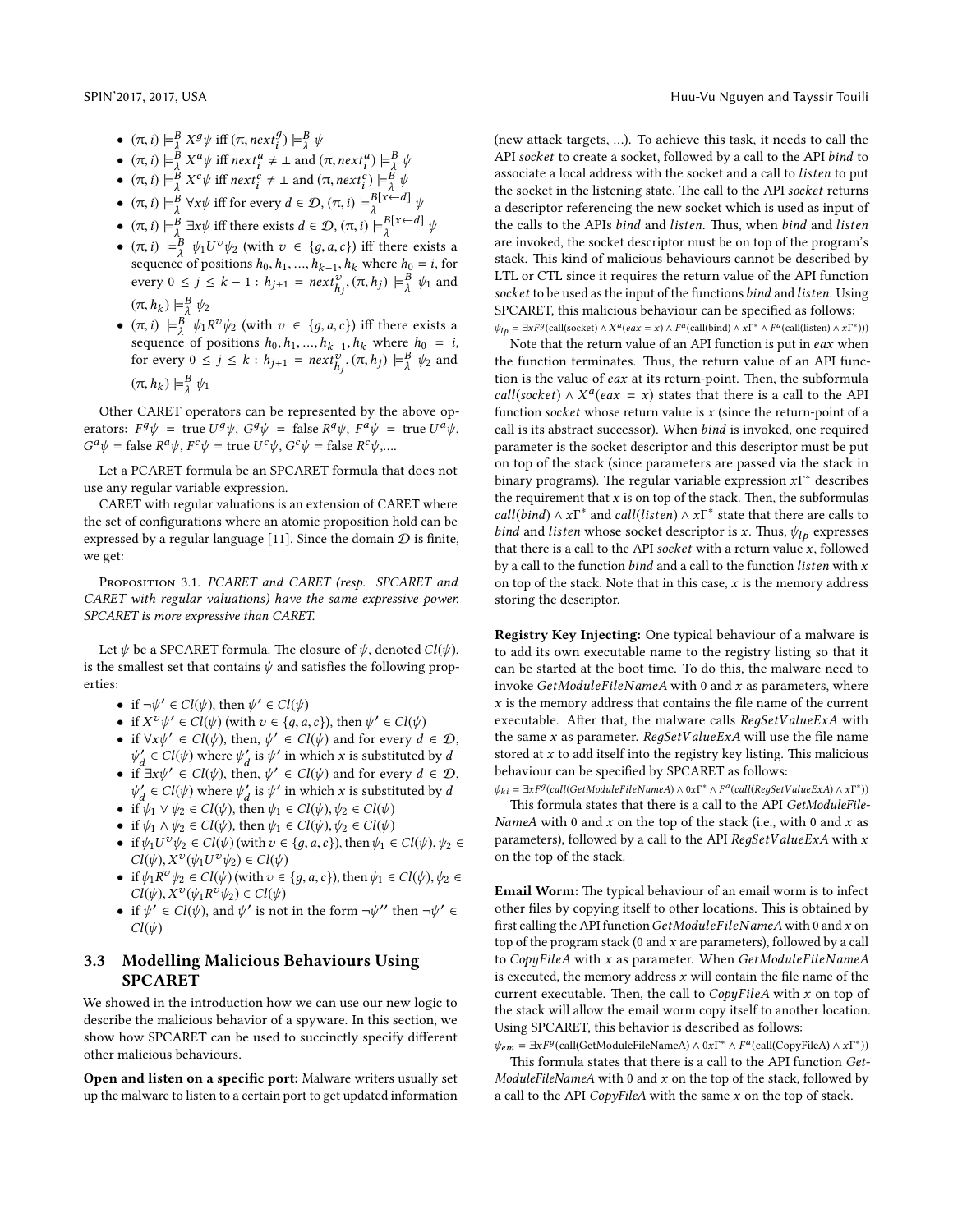## 4 SPCARET MODEL-CHECKING FOR PUSHDOWN SYSTEMS

#### 4.1 Using CARET Model-Checking

We can show that:

Theorem 4.1. Model-checking a PCARET formula against PDSs can be reduced to model-checking a CARET formula against PDSs. Model-checking a SPCARET formula against PDSs can be reduced to model-checking a CARET formula with regular valuations against PDSs.

The reduction underlying this theorem is based on enumerating all possible values for each variable that occurs in the given SPCARET (PCARET) formula. For example, the PCARET formula  $\psi = \exists x_1 \exists x_2 \; push(x_1) \land X^g push(x_2)$  where  $x_1$  and  $x_2$  are variables<br>over the domain  $\Omega = \text{f} \text{g} \text{g} \text{g} \text{g} \text{g} \text{g} \text{g}$ . can be rewritten as the over the domain  $D = \{eax, ebx, ecx, ...\}$  can be rewritten as the huge CARET formula  $\bigvee_{d_1, d_2 \in \mathcal{D}} push(d_1) \wedge X^g push(d_2)$ .<br>More precisely we get:

More precisely, we get:

<span id="page-4-1"></span>PROPOSITION 4.1. Let  $\psi$  be a SPCARET formula, let  $|X|$  be the number of variables in  $\psi$ , let  $\mathcal D$  be the domain of variables, we can compute an equivalent CARET formula with regular valuations  $\psi'$ <br>cush that  $|\psi'| = |\psi| \times O(|\mathcal{D}||\mathcal{X}|)$ such that  $|\psi'| = |\psi| \times O(|\mathcal{D}|^{|X|}).$ 

CARET model checking for PDSs was solved in [\[11\]](#page-9-4) :

<span id="page-4-0"></span>THEOREM 4.2. [\[11\]](#page-9-4) Given a PDS  $\mathcal{P} = (P, \Gamma, \Delta)$ , a labeling function  $\lambda$  :  $P \rightarrow 2^{A\overline{P}}$  and a CARET formula  $\psi$ , for every configura- $^{AP}$  and a CARET formula  $\psi$ , for every configura-<br>ther or not (n ω) satisfies  $\psi$  can be solved in time tion  $\langle p, \omega \rangle$ , whether or not  $\langle p, \omega \rangle$  satisfies  $\psi$  can be solved in time<br> $\frac{|\mathbf{p}|}{|\mathbf{p}|^2} \frac{|\mathbf{p}|^2}{2} \frac{Q(|\psi|)}{|\mathbf{p}|^2}$  $|P| \cdot |\Delta|^2 \cdot |\Gamma|^2 \cdot 2^{O(|\psi|)}.$ 

Thus, from Theorem [4.2](#page-4-0) and Proposition [4.1,](#page-4-1) we get:

THEOREM 4.3. Given a PDS  $\mathcal{P} = (P, \Gamma, \Delta)$ , a labeling function  $\lambda$ :  $P \to 2^{AP_D}$  and a SPCARET formula  $\psi$ , for every configuration  $\langle p, \omega \rangle$ ,<br>checking whether  $\langle p, \omega \rangle$  satisfies  $\psi$  by translating  $\psi$  to an equivalent checking whether  $\langle p, \omega \rangle$  satisfies  $\psi$  by translating  $\psi$  to an equivalent CARET formula  $\psi'$  can be solved in time  $|P|.|\Delta|^2.|\Gamma|^2.2^{\mathcal{O}(|\psi||\mathcal{D}|^{|\mathcal{X}|})}$ .

## 4.2 **SPCARET** $\{c\}$

It is obvious to see that the above approach that consists in translating a SPCARET formula to an equivalent CARET formula is not efficient since the size of the domain  $D$  is big when the formula specifies a malicious behavior, where  $D$  is usually all possible register names, or all possible values of the memory addresses or all possible values of the stack. Thus, we need a direct model checking algorithm that does not go through the translation to CARET and that is more efficient than the above approach. One possible idea to have a direct algorithm consists in reducing the model checking problem to the emptiness problem of Symbolic Büchi Pushdown Systems (SBPDSs), by computing a kind of product between the SPCARET formula  $\psi$  and the PDS  $\mathcal P$ , which gives a Symbolic Büchi Pushdown System. The key idea would be the use of Symbolic BPDSs. This allows to move the complexity of dealing with variables over a big domain to the symbolic transitions of the BPDS, which can be efficiently dealt with using BDDs as described in [\[5\]](#page-9-12).

Intuitively, when computing the product, each state of the computed Symbolic BPDS ensures the satisfiability of a certain subformula at some state of the PDS. To be able to apply this approach in the presence of variables, the semantic correctness of a certain

subformula at one state is ensured by the semantic correctness of the formulas of its successor state. However, this cannot apply for caller-paths since from a state, the correctness of  $X^c$ ,  $U^c$ , and  $R^c$  are<br>ansured backward not forward (i.e., by looking at the predecessors ensured backward not forward (i.e., by looking at the predecessors, not the successors). Thus, to be able to apply this idea, we define a subclass of SPCARET that does not involve the  $X^c$ ,  $U^c$ , and  $R^c$ <br>operators. This subclass is called SPCARET\<sup>c</sup>. operators. This subclass is called SPCARET<sup>\c</sup>:

DEFINITION 4.1. A SPCARET<sup>\c</sup> (PCARET<sup>\c</sup>) formula is a SP-CARET (PCARET) formula that does not use the operators  $X^c$ ,  $U^c$ , and  $P^c$  $\ddot{\phantom{1}}$ and  $R^c$ .

We believe that these operators  $X^c$ ,  $U^c$ , and  $R^c$  are not useful<br>specify malicious behaviours, Indeed, a malicous behaviour can to specify malicious behaviours. Indeed, a malicous behaviour can often be described as a sequence of API function calls with corresponding register as well as stack values at calls and matching return-points, combined with a sequence of certain assembly instructions (mov, push, pop,...). The operators  $X^g$ ,  $U^g$ ,  $R^g$ ,  $X^a$ ,  $U^a$ , and  $R^a$  are sufficient to express such behaviors and  $R^a$  are sufficient to express such behaviors.

# 5 PCARET\c MODEL-CHECKING FOR PUSHDOWN SYSTEMS

In this section, we show how to reduce PDSs model-checking for  $\mathsf{PCARET}^{\backslash c}$  to the emptiness problem of Symbolic Büchi Pushdown Systems. The latter problem is already solved in [\[5\]](#page-9-12).

#### 5.1 Symbolic Büchi Pushdown Systems

DEFINITION 5.1. A Symbolic Pushdown System (SPDS)  $P$  is a tuple  $(P, \Gamma, \Delta)$  where P is a finite set of control locations,  $\Gamma$  is a finite set of stack alphabet and  $\Delta$  is a finite set of symbolic transition rules in the form  $\langle p, \gamma \rangle \stackrel{\theta}{\rightarrow} \langle q, \omega \rangle$  where  $p, q \in \mathcal{P}, \gamma \in \Gamma, \omega \in \Gamma^*$  and  $\theta \subseteq \mathcal{B} \times \mathcal{B}$ .

A symbolic transition rule  $\langle p, \gamma \rangle \stackrel{\theta}{\rightarrow} \langle q, \omega \rangle$  represents the set<br>transition rules:  $\langle (p, R) | \chi \rangle \rightarrow \langle (q, R') | \omega \rangle$  such that  $R, R' \in \mathcal{R}$ of transition rules:  $\langle (p, B), \gamma \rangle \rightarrow \langle (q, B'), \omega \rangle$  such that  $B, B' \in \mathcal{B}$ <br>and  $(B, B') \in \mathcal{A}$ . For every  $\omega' \in \Gamma' / (q, B')$  ( $\omega \rangle'$ ) is an immediate and  $(B, B') \in \theta$ . For every  $\omega' \in \Gamma'$ ,  $\langle (q, B'), \omega \omega' \rangle$  is an immediate<br>successor of  $\langle (q, B), \nu \omega' \rangle$ . A run of  $\Phi$  starting from  $\langle (p, B_2), \nu \rangle$  is successor of  $\langle (p, B), \gamma \omega' \rangle$ . A run of  $P$  starting from  $\langle (p_0, B_0), \omega_0 \rangle$  is a sequence  $\langle (p_0, B_0), \omega_0 \rangle \langle (p_1, B_1), \omega_1 \rangle$  … s.t.  $\langle (p_{i+1}, B_{i+1}), \omega_{i+1} \rangle$  is an immediate successor of  $\langle (p_i, B_i), \omega_i \rangle$  for every  $i \ge 0$ .

DEFINITION 5.2. A Symbolic Büchi Pushdown System (SBPDS) is a tuple  $(P, \Gamma, \Delta, F)$ , where  $(P, \Gamma, \Delta)$  is a SPDS and  $F \in P$  is a set of accepting control locations. A run of a SBPDS is accepting iff it visits infinitely often some control locations in  $F$ .

DEFINITION 5.3. A Generalized Symbolic Büchi Pushdown System (GSBPDS) is a tuple  $(P, \Gamma, \Delta, F)$ , where  $(P, \Gamma, \Delta)$  is a SPDS and  $F =$  ${F_1, ..., F_k}$  is a set of sets of accepting control locations. A run of a<br>GSBPDS is accepting iff it visits infinitely often some control locations GSBPDS is accepting iff it visits infinitely often some control locations in  $F_i$  for every  $1 \le i \le k$ .

Let  $BP$  be a SBPDS (resp. GSBPDS),  $\mathcal{L}(BP)$  is the set of configurations  $\langle (p, B), \omega \rangle \in P \times \mathcal{B} \times \Gamma^*$  such that  $\mathcal{B} \mathcal{P}$  has an accepting<br>run from  $\langle h, \omega \rangle$ . We have the following properties: run from  $\langle p, \omega \rangle$ . We have the following properties:

PROPOSITION 5.1. [\[15\]](#page-9-6) Given a GSBPDS BP, we can compute a SBPDS  $\mathcal{BP}'$  s.t.  $\mathcal{L}(\mathcal{BP}) = \mathcal{L}(\mathcal{BP}')$ .

<span id="page-4-2"></span>THEOREM 5.1. [\[5,](#page-9-12) [15\]](#page-9-6) Given a SBPDS  $P = (P, \Gamma, \Delta, F)$ , for every configuration  $\langle (p, B), \omega \rangle \in P \times B \times \Gamma^*$ , whether or not  $\langle (p, B), \omega \rangle$  is<br>in  $\Gamma(\mathcal{B}\mathcal{D})$  can be decided in time  $O(|D| |\Lambda|^2 |\mathcal{D}|^3 |X|)$ . in  $\mathcal{L}(\mathcal{BP})$  can be decided in time  $O(|P| |\Delta|^2 | \mathcal{D}|^{3|X|})$ .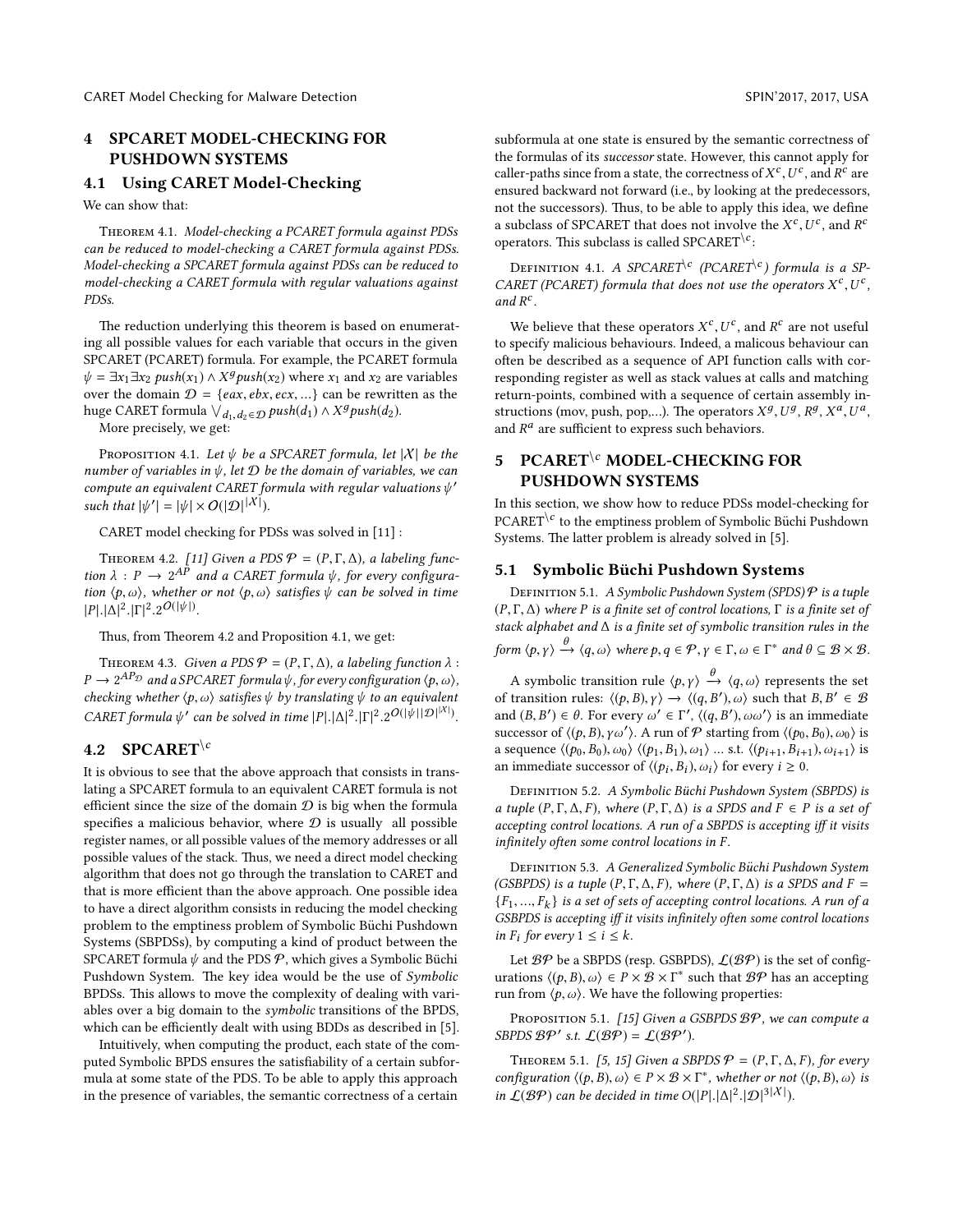# <span id="page-5-1"></span>5.2 From PCARET $\backslash c$  Model-Checking for PDSs to the Emptiness Problem of SBPDSs

Let  $\mathcal{P} = (P, \Gamma, \Delta)$  be a PDS,  $\lambda : P \to 2^{AP_D}$  be a labelling func-<br>tion  $\psi$  be a PCAPET<sup>\c</sup> formula. In this section, we above how tion,  $\psi$  be a PCARET<sup>{\c}</sup> formula. In this section, we show how<br>to build a Generalized Symbolic Büchi Pushdown System  $\mathcal{R}\mathcal{P}_\psi$ to build a Generalized Symbolic Büchi Pushdown System  $\mathcal{BP}_{\psi}$ s.t. P has an execution  $\pi$  from  $\langle \rho, \omega \rangle$  s.t.  $\pi$  satisfies  $\psi$  under B iff<br>  $\mathcal{R}\mathcal{P}_k$ , has an accenting run from  $\ell(\phi, f_k(\mathbf{h}, \mathbf{R}) \otimes \mathbf{I})$  at  $cl_{\text{tr}}(\psi)$  $\mathcal{BP}_{\psi}$  has an accepting run from  $\langle (\phi, {\psi})$ ,  $B$ ,  $\omega$ ). Let  $cl_{Ug}(\psi) =$ <br> $\{A, Ug\}_{\psi}$ ,  $\phi, Ug\}_{\psi}$ , and  $cl_{Vg}(\psi) = \{g, Ug\}_{\psi}$ ,  $\omega, Ug_{\psi}$  $\{\phi_1 U^g \phi_1, ..., \phi_k U^g \phi_k\}$  and  $cl_{U^a}(\psi) = \{\phi_1 U^a \phi_1, ..., \phi_k U^g \phi_{k'}\}$ <br>be the set of  $U^g$ -formulas and  $U^a$ -formulas of  $Cl(\psi)$  respectively be the set of  $U^g$ -formulas and  $U^a$ -formulas of  $Cl(\psi)$  respectively.

We define  $\mathcal{BP}_{\psi} = (P')^T$ , Γ  $\overline{\phantom{0}}$  $^{\prime}$  $\prime$ ,  $F$ ) as follows:

- $P' = P \times 2^{Cl(\psi)}$ <br>•  $\Gamma' = \Gamma \cup (\Gamma \times 2)$
- $\bullet$   $\Gamma' = \Gamma \cup (\Gamma \times 2^{Cl(\psi)})$  is the finite set of stack symbols of  $\mathcal{R}\varPhi$ .  $\frac{\mathcal{BP}_{\psi}}{F}$ .
- $F = \{P \times F_{\phi_1 U g \chi_1}, ..., P \times F_{\phi_k U g \chi_k}, P \times F_{\xi_1 U^a \tau_1} ... P \times F_{\xi_k U^a \tau_k} \}$  $F_{\xi k'} U^a \tau_{k'} j$  where  $F_{\phi_i} U^g \chi_i = \{\Psi \subseteq C \ell(\psi) \mid \text{ in } \psi_i U^g \chi_i \in \Psi\}$ <br>then  $\chi_i \in \Phi\}$  for every  $1 \le i \le k$ ;  $F_{\xi_i} U^a \tau_i = \{\Phi \subseteq C \ell(\psi) \mid$ <br>if  $\mathcal{E} \cdot U^a \tau_i \in \Phi$  then  $\tau_i \in \Phi\}$  for every  $1 \le i \le k'$ } where  $F_{\phi_i U^g \chi_i} = {\phi \subseteq \hat{Cl}(\psi) | \text{ if } \phi_i U^g \chi_i \in \Phi}$ <br>  $\phi_i$  for every  $1 \le i \le k$ .  $F_{k \to \infty} = 100 \subset \hat{Cl}(\psi)$ if  $\xi_i U^a \tau_i \in \Phi$  then  $\tau_i \in \Phi$ } for every  $1 \leq i \leq k'$ .

every  $\Phi \subseteq Cl(\psi), p \in P, \gamma \in \Gamma, \frac{1}{2}$  $\Phi \subseteq Cl(\psi), p \in P, \gamma \in \Gamma, \frac{1}{2}$  $\Phi \subseteq Cl(\psi), p \in P, \gamma \in \Gamma, \frac{1}{2}$ : If is the smallest set of transition rules defined as follows: for

- $(\beta_1)$  if  $\phi = b(\alpha_1, ..., \alpha_n) \in \Phi$ , then,  $\langle \phi, \Phi \rangle$ ,  $\gamma \rangle \stackrel{\theta}{\rightarrow} \langle \phi, \Phi \rangle$  $\{\phi\}\}, \gamma \in \Delta'$ <br>where  $\theta$ where  $\theta = \{(B, B) \mid B \in \mathcal{B} \land b((B(\alpha_1), ..., B((\alpha_n))) \in$  $\lambda(p)$ }
- $(\beta_2)$  if  $\phi = \neg b(\alpha_1, ..., \alpha_n) \in \Phi$ , then,  $\langle (\phi, \Phi), \gamma \rangle \stackrel{\theta}{\rightarrow} \langle (\phi, \Phi), \gamma \rangle$  $\{\phi\}\}, \gamma \in \Delta'$ <br>where  $\theta$ where  $\theta = \{(B, B) \mid B \in \mathcal{B} \land b((B(\alpha_1), ..., B(\alpha_n))) \notin$  $\lambda(p)$ }
- $(\beta_3)$  if  $\phi = \phi_1 \land \phi_2 \in \Phi$ , then,  $\langle (\phi, \Phi), \gamma \rangle \xrightarrow{b \, id} \langle (\phi, \Phi \setminus \{\phi\}) \cup$  $\{\phi_1, \phi_2\}\}, \gamma \rangle \in \Delta'$
- $(\beta_4)$  if  $\phi = \phi_1 \vee \phi_2 \in \Phi$ , then,  $\langle \langle p, \Phi \rangle, \gamma \rangle \xrightarrow{\sigma_{id}} \langle \langle p, \Phi \rangle \langle \phi \rangle \cup$  $\{\phi_1\}, \gamma \in \Delta'$  and  $\langle \langle p, \Phi \rangle, \gamma \rangle \stackrel{\sigma_{id}}{\longrightarrow} \langle \langle p, \Phi \rangle \{\phi\} \cup \{\phi_2\}, \gamma \rangle \in \Delta'$  $\Lambda'$
- (β<sub>5</sub>) if  $\phi = \exists x \phi' \in Φ$ , then:<br>(β<sub>5-1</sub>) if x is not a free
- $(\beta_{5.1})$  if x is not a free variable of any formula in  $\Phi$ , then,  $\langle (\phi, \Phi), \gamma \rangle \stackrel{\sigma_x}{\longrightarrow} (\phi, \Phi \cup {\phi'} \setminus {\phi}), \gamma \rangle \in \Delta'$
- $(\beta_{5.2})$  otherwise, for every  $c \in \mathcal{D}, \langle (\phi, \Phi), \gamma \rangle \stackrel{\partial_{id}}{\longrightarrow} (\phi, \Phi \cup$ <br> $\{A'\}\setminus \{A\}\setminus \gamma \in \Lambda'$  where  $A'$  is  $A'$  where x is substituted.  $\{\phi'_{c}\}\ ( \phi'_{c})\ ( \phi\})$ ,  $\gamma\rangle \in \Delta'$  where  $\phi'_{c}$  is  $\phi'$  where x is substituted by c tuted by  $c$ .
- $(\beta_6)$  if  $\phi = \forall x \phi' \in \Phi$ , then,  $\langle (\phi, \Phi), \gamma \rangle \frac{\partial \partial}{\partial \phi}$   $\langle (\phi, \Phi \cup {\phi'_{\epsilon}} \mid c \in \Omega) \rangle$  $\mathcal{D}$ } \ { $\phi$ } $\hat{y}$ ,  $\gamma$  \  $\in \Delta'$  where  $\phi'_c$  is  $\phi'$  such that x is replaced by c.
- $(\beta_7)$  if  $\phi = \phi_1 U^{\nu} \phi_2 \in \Phi$   $(\nu \in \{g, a\})$ , then,  $\langle [\phi, \Phi], \gamma \rangle \xrightarrow{\sigma_{id}}$  $\langle (\phi, \Phi \cup \{\phi_2\} \setminus \{\phi\}], \gamma \rangle \in \Delta' \text{ and } \langle (\phi, \Phi), \gamma \rangle \xrightarrow{ \sigma_{id} } \langle (\phi, \Phi \cup \{\phi, \chi\} \setminus \{\phi\}], \gamma \rangle \in \Delta'$  $\{\phi_1, X^v\phi\} \setminus \{\phi\}\rangle, \gamma \rangle \in \Delta'$
- $(\beta_8)$  if  $\phi = \phi_1 R^v \phi_2 \in \Phi$   $(v \in \{g, a\})$ , then,  $\langle (\phi, \Phi), \gamma \rangle \xrightarrow{\theta_{id}}$  $\langle (\phi, \Phi \cup \{\phi_1, \phi_2\} \setminus \{\phi\}), \gamma \rangle \in \Delta' \text{ and } \langle (\phi, \Phi), \gamma \rangle \stackrel{\text{Uid}}{\longrightarrow} \langle (\phi, \Phi \cup \{\phi_1, \phi_2\} \setminus \{\phi_1\}), \gamma \rangle \in \Delta'$  $\{\phi_2, X^v \phi\} \setminus \{\phi\}\rangle, \gamma \rangle \in \Delta'$

SPIN'2017, 2017, USA Huu-Vu Nguyen and Tayssir Touili

(β9) if  $\Phi = \Phi_g \cup \Phi_a$  where  $\Phi_g = \{X^g \phi_1, ..., X^g \phi_n\}$ ,  $\Phi_a = \{X^g \phi_1, ..., X^g \phi_n\}$ ,  $\Phi_a = \{X^g \phi_1, ..., X^g \phi_n\}$  $\{X^a\varphi_1, ..., X^a\varphi_m\}$  ( $\Phi_g$  or  $\Phi_a$  can be empty), then:

$$
(\beta_{9,1}) \text{ for every } \langle p, \gamma \rangle \xrightarrow{\partial_{id}} \langle q, \gamma' \gamma'' \rangle \in \Delta: \n\langle \langle p, \Phi \rangle, \gamma \rangle \xrightarrow{\theta_{id}} \langle \langle q, \{\phi_1, ..., \phi_n\}\rangle, \gamma' \langle \gamma'', \{\phi_1, ..., \phi_m\}\rangle) \n\in \Delta' \n(\beta_{9,2}) \text{ for every } \langle p, \gamma \rangle \xrightarrow{ret} \langle q, \epsilon \rangle \in \Delta: \n(\beta_{9,2,1}) \langle \langle p, \Phi \rangle, \gamma \rangle \xrightarrow{\theta_{id}} \langle \langle q, \{\phi_1, ..., \phi_n\}\rangle, \epsilon \rangle \in \Delta' \n(\beta_{9,2,2}) \langle \langle q, \{\phi_1, ..., \phi_n\}\rangle, \langle \gamma_0, \Phi_0 \rangle \rangle \xrightarrow{\theta_{id}} \langle \langle q, \{\phi_1, ..., \phi_n\}\rangle, \gamma_0 \rangle \n\in \Delta' \text{ for every } \gamma_0 \in \Gamma, \Phi_0 \subseteq \{\phi_1, ..., \phi_n\} \n(\beta_{9,3}) \text{ for every } \langle p, \gamma \rangle \xrightarrow{int} \langle q, \omega \rangle \in \Delta: \n\langle \langle p, \Phi \rangle, \gamma \rangle \xrightarrow{\theta_{id}} \langle \langle q, \{\phi_1, ..., \phi_n, \phi_1, ..., \phi_m\}\rangle, \omega \rangle \in \Delta' \n\langle \langle p, \Phi \rangle, \gamma \rangle \xrightarrow{\theta_{id}} \langle \langle q, \{\phi_1, ..., \phi_n, \phi_1, ..., \phi_m\}\rangle, \omega \rangle \in \Delta' \n\langle \langle p, \Phi \rangle, \gamma \rangle \xrightarrow{\theta_{id}} \langle \langle q, \{\phi_1, ..., \phi_n, \phi_1, ..., \phi_m\}\rangle, \omega \rangle \in \Delta' \n\langle \langle p, \Phi \rangle, \gamma \rangle \xrightarrow{\theta_{id}} \langle \langle q, \{\phi_1, ..., \phi_n, \phi_1, ..., \phi_m\}\rangle, \omega \rangle \in \Delta' \n\langle \langle p, \Phi \rangle, \gamma \rangle \xrightarrow{\theta_{id}} \langle \langle q, \{\phi_1, ..., \phi_n, \phi_1, ..., \phi_m\}\rangle, \omega \rangle \in \Delta' \n\langle \langle p, \Phi \rangle, \gamma \rangle \xrightarrow{\theta_{id}} \
$$

Roughly speaking, we construct  $B\mathcal{P}_{\psi}$  as a kind of product be-<br>een  $\mathcal{P}$  and  $\psi$  which ensures that  $B\mathcal{P}_{\psi}$  has an accenting run from tween  $\mathcal P$  and  $\psi$  which ensures that  $\mathcal{BP}_{\psi}$  has an accepting run from  $\langle (\phi, {\psi}], B, \omega \rangle$  iff  $P$  has an execution  $\pi$  starting at  $\langle p, \omega \rangle$  s.t.  $\pi$ satisifies  $\psi$  under B. The form of control locations of  $\mathcal{BP}_{\psi}$  is  $(\mathbf{p}, \Phi)$ where  $\Phi$  is a set of formulas. Let  $\pi = \langle p_0, \omega_0 \rangle \langle p_1, \omega_1 \rangle \dots$  be a run of P. Let us write  $\pi \models^B_\lambda \Phi$  to express that π satisfies all formulas  $\phi \in \Phi$  under B. To obtain such a  $\mathcal{R}\mathcal{P}_\lambda$  intuitively we proceed as  $\phi \in \Phi$  under B. To obtain such a  $\mathcal{BP}_{\psi}$ , intuitively, we proceed as follows: follows:

- If  $b(\alpha_1, ..., \alpha_n) \in \Phi$ , then  $\pi \models^B_\Lambda \Phi$  iff  $\pi$  satisfies  $b(\alpha_1, ..., \alpha_n)$ <br>and  $\pi$  satisfies all the remaining formulas in  $\Phi$  under B. This and  $\pi$  satisfies all the remaining formulas in  $\Phi$  under B. This is ensured by the transition rules in  $(\beta_2)$  stating that  $\mathcal{R}\Phi$ . is ensured by the transition rules in  $(\beta_1)$  stating that  $\mathcal{BP}_{\psi}$ has an accepting run from  $\langle (\phi, \Phi), B), \omega \rangle$  iff  $b(B(\alpha_1), ..., B(\alpha_n))$  $\in \lambda(p)$  and  $\mathcal{BP}_{\psi}$  has an accepting run from  $\langle (\phi, \Phi \setminus \{b(\alpha_1, \ldots, \Phi)\})$  $\alpha_n$ }}(i, B),  $\omega$ ).
- If  $\neg b(\alpha_1, ..., \alpha_n) \in \Phi$ , then  $\pi \models^B_\lambda \Phi$  iff  $\pi$  satisfies  $\neg b(\alpha_1, ..., \alpha_n)$ and  $\pi$  satisfies all the remaining formulas in  $\Phi$  under B. This is ensured by the transition rules in  $(\beta_2)$  stating that  $\mathcal{R}\Phi$ . is ensured by the transition rules in  $(\beta_2)$  stating that  $\mathcal{BP}_{\psi}$ has an accepting run from  $\langle (\phi, \Phi), B), \omega \rangle$  iff  $b(B(\alpha_1), ..., B(\alpha_n))$  $\notin \lambda(p)$  and  $\mathcal{BP}_{\psi}$  has an accepting run from  $\langle (\phi, \Phi \setminus \{\neg b(\alpha_1, \ldots, \alpha_n)\})$  $\{\vert, B), \omega\rangle.$
- If  $\phi_1 \wedge \phi_2 \in \Phi$ , then  $\pi \models^B_\lambda \Phi$  iff  $\pi$  satisfies  $\phi_1 \wedge \phi_2$  and  $\pi$  satisfies all the remaining formulas in  $\Phi$  under B. Note π satisfies all the remaining formulas in  $\Phi$  under B. Note<br>that  $\pi \vdash^B \phi$ ,  $\phi$  as if  $\pi \vdash^B \phi$ , and  $\pi \vdash^B \phi$ . This is that  $\pi \models^B_{\beta} \phi_1 \wedge \phi_2$  iff  $\pi \models^B_{\beta} \phi_1$  and  $\pi \models^B_{\beta} \phi_2$ . This is angused by the transition value in  $(B_1)$  stating that  $B\Phi$ . ensured by the transition rules in  $(\beta_3)$  stating that  $\mathcal{BP}_{\psi}$ has an accepting run from  $\langle (\phi, \Phi), B), \omega \rangle$  iff  $\mathcal{BP}_{\psi}$  has an accepting run from  $\langle (\phi_1, \Phi \cup {\phi_1, \phi_2} \setminus {\phi_1 \land \phi_2} \rangle, B), \omega \rangle$ . Item  $(\beta_4)$  is similar to  $(\beta_3)$
- If  $\forall x \phi' \in \Phi$ , then  $\pi \models^B_A \Phi$  iff  $\pi$  satisfies  $\forall x \phi'$  and  $\pi$  satisfies of the term in formulas in  $\Phi$  under  $B$ . Note that isfies all the remaining formulas in  $\Phi$  under B. Note that  $\pi \models^B_{\beta} \forall x \phi'$  iff  $\pi \models^B_{\beta} \wedge_{c \in \mathcal{D}} \phi'_{c}$  where  $\phi'_{c}$  is  $\phi'$  in which  $x$  is replaced by c. Thus, this is ensured by the transi- $\bigwedge_{c \in \mathcal{D}} \phi'_c$  where  $\phi'_c$  $\int_{c}$  is  $\phi'$  in which x is replaced by c. Thus, this is ensured by the transi-<br>tion rules in  $(\beta_1)$  stating that  $\beta_1\mathcal{P}_1$ , has an accenting run tion rules in ( $\beta_6$ ) stating that  $\mathcal{BP}_{\psi}$  has an accepting run from  $\langle (\phi, \Phi), B), \omega \rangle$  iff  $\mathcal{BP}_{\psi}$  has an accepting run from  $\langle (\phi, \Phi \cup \{\phi'_{c}\})_{c \in \mathcal{F}} \rangle$  $\{\forall x \phi'\}, B, B, \omega\}.$ <br>
b then  $\pi \vdash^B \Phi$  iff  $\pi \vdash^B$
- If  $\exists x \phi' \in \Phi$ , then,  $\pi \models^B_\lambda \Phi$  iff  $\pi \models^B_\lambda \exists x \phi'$  and  $\pi \models^B_\lambda \exists x \phi'$  $\Phi \setminus {\exists x \phi'}$ . In other words,  $\pi \models^B_\lambda \Phi$  iff there exists  $c \in \mathcal{D}$ s.t.  $\pi \models_{\lambda}^{B[x \leftarrow c]} \phi'$  and  $\pi \models_{\lambda}^{B} \Phi \setminus \{$ λ possibilities:' and  $\pi \models^B_\lambda \Phi \setminus {\exists x \phi'}$ . We consider two

<span id="page-5-0"></span> $^{1}\theta_{x}$  and  $\theta_{id}$  are defined in Section [3.1](#page-2-1)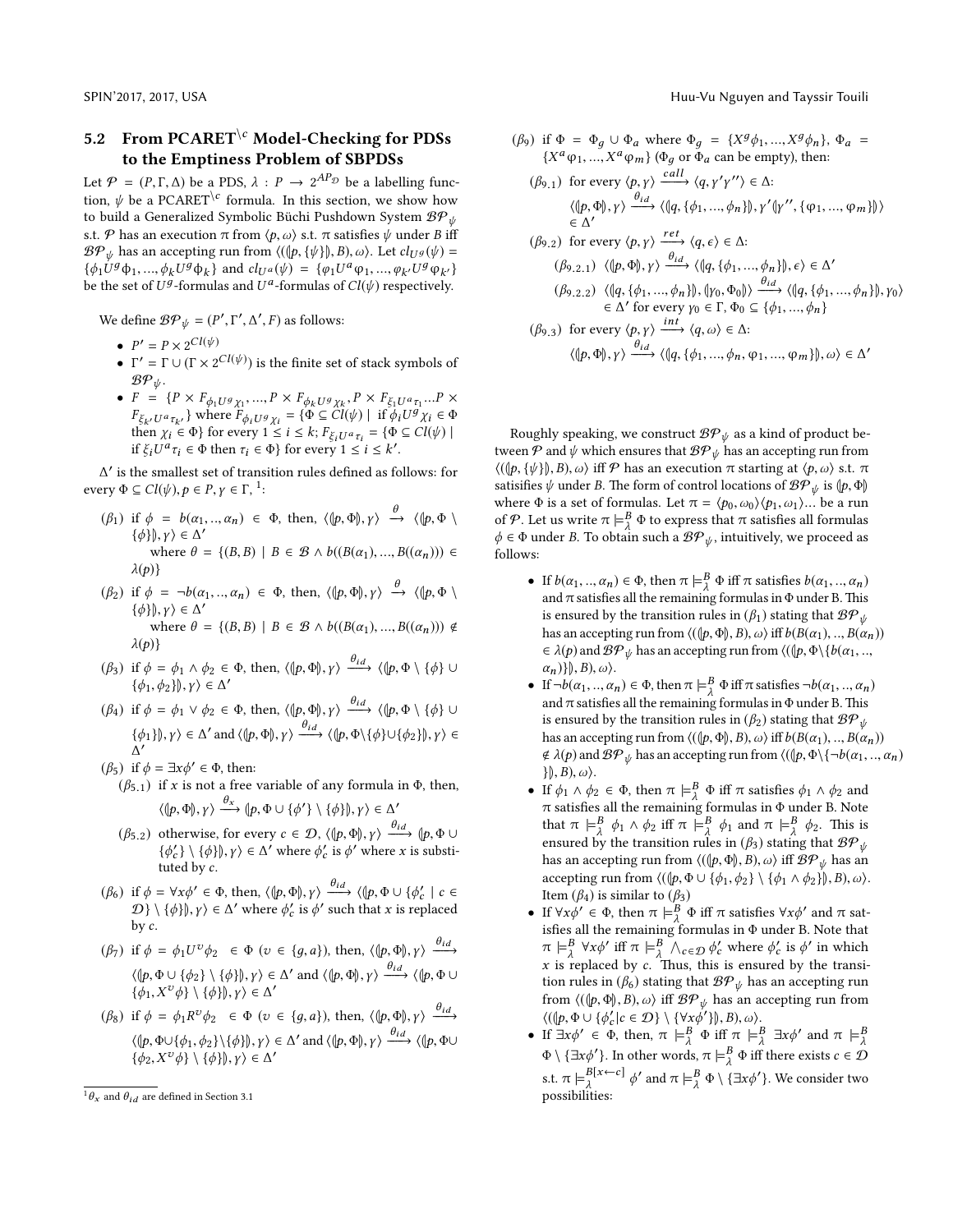<span id="page-6-0"></span>

Figure 2:  $\langle p_i, \omega_i \rangle \Rightarrow \varphi \langle p_{i+1}, \omega_{i+1} \rangle$  corresponds to a call statement

- if x is not a free variable of any formula in  $\Phi$ , then,  $\pi \models^B \Phi \setminus {\exists x \phi'}$  iff  $\pi \models^B_{\lambda} {\{\exists x \phi'\}}$  for every  $c \in \mathcal{D}$ . This means that  $\pi \models^B_A \Phi$  iff there exists  $c \in \mathcal{D}$ . D s.t.  $\pi \models_{\lambda}^{B[x \leftarrow c]}$ λ<br>ed by the ' and  $\pi \models_{\lambda}^{B[x \leftarrow c]}$  ${}_{\lambda}^{B[x \leftarrow c]} \Phi \setminus {\exists x \phi'}$ .<br>ules in  $(\beta_{5,1})$  stating This is ensured by the transition rules in  $(\beta_{5.1})$  stating<br>that  $\mathcal{B}\mathcal{D}_{\ell}$ , has an accepting run from  $\ell(\beta_0, \vec{p})$ ,  $\alpha$ ) that  $BP_{\psi}$  has an accepting run from  $\langle (\phi, \Phi), B), \omega \rangle$ <br>iff there exists  $c \in \mathcal{D}$  st.  $BP_{\psi}$  has an accepting iff there exists  $c \in \mathcal{D}$  s.t.  $\mathcal{BP}_{\psi}$  has an accepting run from  $\langle (\phi, \Phi \cup \{\phi'\}) \mid \exists x \phi' \rangle |, B[x \leftarrow c], \omega \rangle$  (as  $(B, B[x \leftarrow c]) \in \theta_x$
- if x is a free variable of some formula in  $\Phi$ , then, it may occur the case that  $\phi'$  is satisfied only when  $x = c$  $(\pi \models_{\lambda}^{B[x \leftarrow c]} \phi')$ ,  $\phi''$  is not satisfied when  $x = c$  $(\pi \nvDash_{\lambda}^{B[x\leftarrow c]} \phi'')$  $\lambda^B[x \leftarrow c] \phi''$ ), while  $\pi \models^B_{\lambda} {\exists x \phi' \over \phi}$  ot apply the transition rules in  $,\phi''$ }. Thus, we cannot apply the transition rules in  $(\beta_{5,1})$  for this case. Note that  $\pi \models^B_{\lambda} \Phi$  iff there exists  $c \in \mathcal{D}$  s.t.  $\pi \models_{\lambda}^{B[x \leftarrow c]} \phi'$  and  $\pi \models$ λ<br>he transi ' and  $\pi \models^B_{\lambda} \Phi \setminus {\exists x \phi'}$ . This is ensured<br>tion rule (*ß*= 2) stating that *BP*<sub>th</sub> has by the transition rule  $(\beta_{5.2})$  stating that  $\mathcal{BP}_{\psi}$  has an accepting run from  $\langle (\phi, \Phi), B \rangle$ ,  $\omega \rangle$  iff there exists  $c \in \mathcal{D}$  s.t.  $\mathcal{BP}_{\psi}$  has an accepting run from  $\langle (\phi, \Phi \cup \phi) \rangle$  $\{\phi'_{c}\}_{\sigma\tau\sigma}$  $\begin{array}{l} \n\binom{b}{c} \setminus \{ \exists x \phi' \} |, B), \omega \rangle \text{ (since } (B, B) \in \theta_{id} \text{)}. \ \n\end{array}$
- If  $\phi_1 U^{\nu} \phi_2 \in \Phi$ , then  $\pi \models^B_A \Phi$  iff  $\pi \models^B_A \phi_1 U^{\nu} \phi_2$  and  $\pi \models^B_A \phi_1 U^{\nu} \phi_2$  iff  $\pi \models^B_A \phi_2$ <br> $\pi \models^B_A \phi_1 U^{\nu} \phi_2 \text{ if } \pi \models^B_A \phi_2$ or  $(\pi \models^B_{\lambda} \phi_1 \text{ and } \pi \models^B_{\lambda} X^v(\phi_1 U^v \phi_2))$ . This is ensured by the transition rules in  $(\beta_0)$  stating that  $\mathcal{B}\mathcal{D}_{\lambda}$  has an account the transition rules in  $(\beta_7)$  stating that  $\mathcal{BP}_{\psi}$  has an accept-<br>ing run from  $/((\beta_0 \beta) \beta)$  (a) iff either  $\mathcal{BP}_{\psi}$  has an accepting run from  $\langle (\phi, \Phi), B \rangle$ ,  $\omega \rangle$  iff either  $\mathcal{BP}_{\psi}$  has an accepting run from  $\langle (\phi, \Phi \cup \{\phi_2\} \setminus \{\phi_1 U^{\nu} \phi_2\}], B, \omega \rangle$ , or  $\mathcal{BP}_{\psi}$ <br>has an accenting run from  $\langle (\phi, \Phi \cup \{\phi_1\}) \rangle$ has an accepting run from  $\langle (\phi_1 \Phi \cup \{ \phi_1, X^v(\phi_1 U^v \phi_2) \}) \rangle$  $\{\phi_1 U^{\nu} \phi_2\}, B, \omega\}$ . Item  $(\beta_8)$  is similar to  $(\beta_7)$ .<br>If  $\Phi = \frac{f \times g}{\phi_0} + \frac{f \times g}{\phi_0} + \frac{f \times g}{\phi_0} + \frac{f \times g}{\phi_0} + \frac{f \times g}{\phi_0}$
- If  $\Phi = \{X^g\phi_1, ..., X^g\phi_n, X^a\phi_1, ..., X^a\phi_m\}$ . Let  $\langle p_k, \omega_k \rangle$ <br>be the abstract-successor of  $\langle p_k, \omega_k \rangle$  then  $(\pi, j) \vdash^B \Phi$  iff be the abstract-successor of  $\langle p_i, \omega_i \rangle$ , then,  $(\pi, i) \models_A^B \Phi$  iff  $((\pi, i+1) \models^B_{\lambda} {\{\phi_1, ..., \phi_n\}} \text{ and } (\pi, k) \models^B_{\lambda} {\{\phi_1, ..., \phi_m\}}).$  Now we show how we can ensure these:
	- $(- (\pi, i + 1) \models^B_{\lambda} {\{\phi_1, ..., \phi_m\}})$  is ensured by the transition<br>who corresponding to different esses in  $(\beta, \phi)$ rules corresponding to different cases in  $(\beta_{9.1}), (\beta_{9.2})$ <br>and  $(\beta_{9.2})$  which guarantee that  $\mathcal{R}\mathcal{P}$  , has an accent. and ( $\beta$ 9.3) which guarantee that  $\mathcal{BP}_{\psi}$  has an accepting run from  $\langle (\phi, {X^g \phi_1, ..., X^g \phi_n, X^a \phi_1, ..., X^a \phi_m} \rangle),$ <br>
	B) (a) iff BP, has an accenting run from  $\langle (\phi, {\phi_1, ..., \phi_n} \rangle),$ B),  $\omega$ ) iff  $\mathcal{BP}_{\psi}$  has an accepting run from  $\langle (\varphi, {\varphi_1, ..., \varphi_n})$  $\phi_m$ } $\vert$ , *B*),  $\omega'$ ).<br>To ensure ( $\pi$ )
	- To ensure  $(\pi, k) \models^B_{\lambda} {\varphi_1, ..., \varphi_m}$  There are two possibilities:

∗ If  $\langle p_i, \omega_i \rangle \Rightarrow \varphi$   $\langle p_{i+1}, \omega_{i+1} \rangle$  corresponds to a call<br>statement. Let us consider Figure 2 to explain statement. Let us consider Figure [2](#page-6-0) to explain this case.  $(\pi, i) \models^B_{\lambda} \{X^a \varphi_1, ..., X^a \varphi_m\}$  if  $(\pi, k)$  $\models^B_\lambda$  { $\varphi_1, ..., \varphi_m$ }. This is ensured by rules ( $\beta_{9,1}$ ) and  $(\beta_{9,2})$ : rules  $(\beta_{9,1})$  allow to record  $\{\varphi_1, ..., \varphi_m\}$ <br>in the return point of the call and rules  $(\beta_{9,2})$  alin the return point of the call, and rules ( $\beta_{9,2}$ ) allow to extract and validate  $\{\varphi_1, ..., \varphi_m\}$  when the return-point is reached. In what follows, we show in more details how this works: Let  $\langle p_i, \gamma \rangle \xrightarrow{call} \langle p_{i+1}, \gamma' \rangle$  $\langle \gamma'' \rangle$  be the rule associated with the transition  $\langle p_i, \omega_i \rangle \Rightarrow p \langle p_{i+1}, \omega_{i+1} \rangle$ ,<br>then we have  $\omega_i = \nu \omega'$  and  $\omega_i = \nu' \nu'' \omega'$ then we have  $\omega_i = \gamma \omega'$  and  $\omega_{i+1} = \gamma' \gamma'' \omega'$ . Let  $\langle p_{k-1}, \omega_{k-1} \rangle \Rightarrow \varphi \langle p_k, \omega_k \rangle$  be the transition<br>that corresponds to the ret statement of this that corresponds to the *ret* statement of this call.

Let then  $\langle p_{k-1}, \beta \rangle \stackrel{ret}{=} \langle p_k, \epsilon \rangle \in \Delta$  be the corre-<br>sponding return rule. Then, we have necessarily sponding return rule. Then, we have necessarily  $\omega_{k-1} = \beta \gamma'' \omega'$ , since as explained in Section [2.1,](#page-1-0)<br>v'' is the return address of the call. After applying this rule,  $\omega_k = \gamma'' \omega'$ . In other words,  $\gamma''$ <br>will be the topmost stack symbol at the corre- $\gamma^{\prime\prime}$  is the return address of the call. After applywill be the topmost stack symbol at the corresponding return point of the call. So, in order to ensure that  $(\pi, k) \models^B_{\lambda} \{\varphi_1, ..., \varphi_m\}$ , we proceed as follows: At the call  $\langle p_i, \gamma \rangle \xrightarrow{call} \langle p_{i+1}, \gamma' \gamma'' \rangle$ , we encode formulas which are required to be true at the corresponding return-point of the call  $\{\varphi_1, ..., \varphi_m\}$  into  $\gamma''$  by the rule  $(\beta_{9,1})$  stat-<br>ing that  $(\beta_0, Y_g)$   $\gamma_g$   $\gamma_g$   $Y_g$   $Y_g$   $Y_g$   $Y_g$ ing that  $\langle \psi_i, \{X^g \phi_1, ..., X^g \phi_n, X^a \phi_1, ..., X^a \phi_m \} \rangle$ ,<br>  $\psi \rightarrow \langle \psi_1, \psi_2, \psi_3, ..., \psi_n \rangle$ ,  $\langle \psi_2, \psi_3, ..., \psi_n \rangle$ mg that  $\langle \psi_i, \{X^g \varphi_1, ..., X^g \varphi_n, X^{\alpha} \psi_1, ..., X^{\alpha} \psi_m \} \rangle$ <br>  $\gamma \rangle \longrightarrow \langle \langle \psi_{i+1}, \{\varphi_1, ..., \varphi_n\} \rangle, \gamma' \langle \gamma'', \{\varphi_1, ..., \varphi_m\} \rangle$  $\in \Delta'$ . This allows to record  $\{\varphi_1, ..., \varphi_m\}$  in the<br>corresponding return point of the stack Af. corresponding return point of the stack. After that,  $(\gamma'', {\varphi}_1, ..., {\varphi}_m)$  will be the topmost<br>stack symbol at the corresponding rature-point stack symbol at the corresponding return-point of this call. At the return-point, the condition in  $(\beta_{9,2,2})$  ensures that  $(\pi, k) \models^B_{\beta} {\varphi_1, ..., \varphi_m}$ .

∗ If  $\langle p_i, \omega_i \rangle \Rightarrow \varphi \langle p_{i+1}, \omega_{i+1} \rangle$  corresponds to a sim-<br>nle statement (see Figure 3). Then, the abstract ple statement (see Figure [3\)](#page-7-0). Then, the abstract successor of  $\langle p_i, \omega_i \rangle$  is  $\langle p_{i+1}, \omega_{i+1} \rangle$ . Thus, we must have  $(\pi, i+1) \models^B f(\alpha, \alpha)$ . This is must have  $(\pi, i + 1) \models^B_{\mathcal{A}} \{\varphi_1, ..., \varphi_m\}$ . This is ensured by the rules in  $(\beta_{9.3})$  stating that  $\mathcal{BP}_{\psi}$ <br>has an accenting run from  $((\beta_0, \phi_0), \beta_1)$ has an accepting run from  $\langle (\llbracket p_i, \Phi_i \rrbracket, B_i), \omega_i \rangle$  iff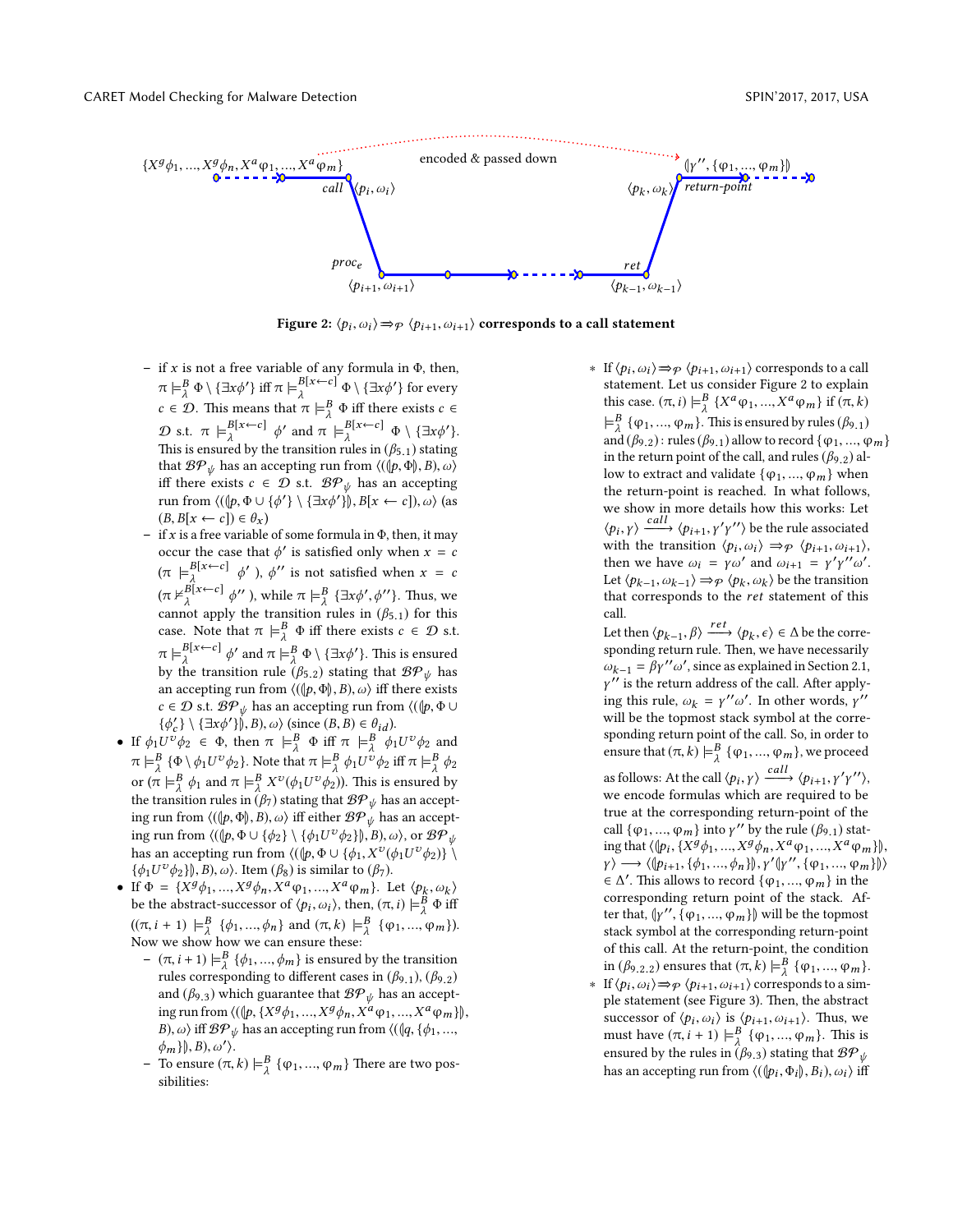<span id="page-7-0"></span>

Figure 3:  $\langle p_i, \omega_i \rangle \Rightarrow \varphi \langle p_{i+1}, \omega_{i+1} \rangle$  corresponds to a simple statement

 $\mathcal{BP}_{\psi}$  has an accepting run from  $\langle (\psi_{i+1}, {\phi_1}, \ldots, {\phi_{i}}) \rangle$  $\phi_n, \varphi_1, ..., \varphi_m\}, B_{i+1}, \omega_{i+1}\rangle.$ 

The generalized Büchi accepting condition  $F$  of  $\mathcal{BP}_{\psi}$ is determined by a set of sets where each set of F<br>ensures that the liveness requirement  $\phi_2$  in  $\phi_1 U^v \phi_2$ ensures that the liveness requirement  $\phi_2$  in  $\phi_1 U^{\nu} \phi_2$ <br>( $v \in \{g, a\}$ ) is eventually satisfied in  $P$ . Note that<br>( $\pi$  i)  $\vdash^B A_2 U^{\nu} A_2$  iff ( $\pi$  i)  $\vdash^B A_2$  or (( $\pi$  i)  $\vdash^B A_2$  and  $(\pi, i) \models^B_{\Lambda} \phi_1 U^{\nu} \phi_2$  iff  $(\pi, i) \models^B_{\Lambda} \phi_2$  or  $((\pi, i) \models^B_{\Lambda} \phi_1$  and<br> $(\pi, i) \models^B Y^{\nu} (\phi_1 U^{\nu} \phi_2)$ . Because  $\phi_2$  should hold even  $(\pi, i) \models^{\tilde{B}}_A X^{\nu}(\phi_1 U^{\nu} \phi_2)$ . Because  $\phi_2$  should hold even-<br>tually to avoid the ease where the run of  $\mathcal{B} \mathcal{B}_{\nu}$  always tually, to avoid the case where the run of  $\mathcal{BP}_{\psi}$  always carries  $(\phi_1 \text{ and } X^{\nu}(\phi_1 U^{\nu} \phi_2))$  and never reaches  $\phi_2$ ,<br>we set  $P \times F_{\nu}$ ,  $\psi_1 = P \times f \Phi \subseteq C l(\psi)$  if  $\phi_2 I^{\nu} \phi_2 \in \Phi$ we set  $P \times F_{\phi_1 U^{\nu} \phi_2} = P \times {\Phi \subseteq Cl(\psi) | \text{ if } \phi_1 U^{\nu} \phi_2 \in \Phi}$ <br>then  $\phi_0 \in \Phi$  as a set of Büchi generalized accepting then  $\phi_2 \in \Phi$  as a set of Büchi generalized accepting condition. By this setting, the accepting run of  $\mathcal{BP}_{\psi}$ will infinitely often visit some control locations in  $P \times {\Phi \subseteq Cl(\psi) \mid \text{if } \phi_1 U^{\nu} \phi_2 \in \Phi \text{ then } \phi_2 \in \Phi} \text{ which}$ ensures that  $\phi_2$  will eventually hold.

Thus, we can show that:

THEOREM 5.2. Given a PDS  $\mathcal{P} = (P, \Gamma, \Delta)$ , a labeling function  $\lambda : P \to 2^{AP_D}$ , and a PCARET<sup>\c</sup> formula  $\psi$ , we can construct a<br>GSBPDS BP  $\iota = (P' \Gamma' \Lambda' E)$  such that for every configuration GSBPDS  $\mathcal{BP}_{\psi} = (P', \Gamma', \Delta', F)$  such that for every configuration  $\langle P, \Delta \rangle \in P \times \Gamma^*$  and every  $B \in \mathcal{B}$ ,  $\langle P, \Delta \rangle$  satisfies  $\psi$  under B if  $\langle p, \omega \rangle \in P \times \Gamma^*$  and every  $B \in \mathcal{B}, \langle p, \omega \rangle$  satisfies  $\psi$  under B iff<br> $\langle (h, \psi \rangle) \times \Gamma^*$  and every  $B \in \mathcal{B}, \langle p, \omega \rangle$  satisfies  $\psi$  under B iff  $\langle (\psi, {\psi}], B, \omega \rangle \in \mathcal{L}(\mathcal{BP}_{\psi}).$ 

REMARK 5.1. Note that the above procedure could not be applied if we consider the operators  $X^c$ ,  $U^c$  and  $R^c$ . Indeed, the key point<br>of our construction is that we use the symbolic transitions of SBPDS of our construction is that we use the symbolic transitions of SBPDS to express different possible values of variables which allow us to obtain a better complexity. To do that, our construction is based on the fact that the satisfiability of a given formula at a certain state is ensured by the satisfiability of several formulas at the successor state. However, if we allow  $X^c$ , this does not hold anymore.<br>Let us consider Figure 3 to illustrate this. For instance, we want Let us consider Figure [3](#page-7-0) to illustrate this. For instance, we want to determine whether  $\langle p_0, \omega_0 \rangle \models^B_\lambda X^g X^g X^g X^g X^c \phi$ . This holds iff <br> $\langle p_1, \omega_1 \rangle \models^B_\lambda Y^g X^g X^g X^c \phi$  (this is expressed by rules ( $\langle \beta_2, \alpha_1 \rangle$ ) if  $\langle p_1, \omega_1 \rangle \models^B_A X^g X^g X^g X^c \phi$  (this is expressed by rules ( $\beta_{9,3}$ )), iff<br> $\langle p_0, \omega_0 \rangle \models^B_A Y^g X^g X^c \phi$  iff  $\langle p_0, \omega_0 \rangle \models^B X^g X^c \phi$  iff  $\langle p_0, \omega_0 \rangle \models^B_B Y^g X^c \phi$  $\langle p_2, \omega_2 \rangle \models^B_A X^g X^g X^c \phi$ , iff  $\langle p_3, \omega_3 \rangle \models^B_A X^g X^c \phi$ , iff  $\langle p_4, \omega_4 \rangle \models^B_B X^g X^g X^g \phi$  ${}^{c}\phi$ , iff  $\langle p_2, \omega_2 \rangle \models^B_{\lambda} \phi$ . The four first requirements are ensured by rules ( $(\beta_9, 3)$ ), since they consider the immediate successor state. How-<br>ever the lost requirement cannot be ensured by a rule like the ( $\beta$ ) ever, the last requirement cannot be ensured by a rule like the  $(\beta)$ rules above since the caller successor of a state is a predecessor of that state.

REMARK 5.2. One can wonder why we do not apply the approach proposed in [\[11\]](#page-9-4) which uses atoms (maximally consistent subsets

of  $Cl(\psi)$ ) to deal with all CARET operators (including  $X^c$ ,  $U^c$  and  $P^c$ ). The reason is that SPCAPET contains variables and quantifiers over variables, which makes it impossible to compute atoms without  $\emph{c}$  ). The reason is that SPCARET contains variables and quantifiers enumerating all possible values of variables. We could do this, but this has exactly the same complexity as translating the SPCARET formula into CARET and then model checking the CARET formula, since it is based on enumerating all possible values. Thus, we cannot benefit from the symbolic representation of variables using this approach.

REMARK 5.3. Note that the transition rules in  $(\beta_{5.2})$  are never applied if there are no free variables in the formula  $\psi$ . The key point of our construction lies in the case  $\exists x \phi' \in \Phi$ . Indeed, for this case, our construction have moved the complexity from the formula to our construction have moved the complexity from the formula to the transitions of the symbolic Büchi pushdown system, where all possible values of the variable x are symbolically encoded within the symbolic relation  $\theta_x$ . Let us take a simple example to illustrate this case. Consider this simple PCARET<sup>\c</sup> formula  $\psi = \exists x \exists y \; \textit{mov}(x, y)$ .<br>To model check this formula against Pushdown Systems, we have two To model check this formula against Pushdown Systems, we have two approaches:

- Translate  $\psi$  to an equivalent CARET formula and apply the algorithm presented in [\[11\]](#page-9-4). We obtain the equivalent CARET formula  $\psi' = \bigvee_{x \in D} \bigvee_{y \in D} \text{mov}(x, y)$ . Note that  $|\psi'| = |\psi| \times O(|D|^{|X|})$ . Roughly speaking, we will consider all possible combinations of values of the tuple of variables all possible combinations of values of the tuple of variables  $(x, y)$  which is very large.
- Apply our above algorithm. For the case  $\psi = \exists x \exists y \; \text{mov}(x, y)$ , by applying the transition rules in  $(\beta_{5.1})$ , the different values of x are represented by one symbolic relation  $\theta_x$ , and the different values of  $y$  are represented by one symbolic relation  $\theta_{\textit{y}}$ . These relations can be efficiently represented using BDDs as explained in [\[5\]](#page-9-12). Thus, our algorithms works very well for this case.

The complexity of the above algorithm depends on whether the formula contains universal quantifiers or not:

- If  $\psi$  contains only existential quantifiers and no free variables, then, the number of control locations of  $\mathcal{BP}_{\psi}$  is at most  $|P| \times 2^{O(|\psi|)}$  and the number of transitions is at most  $\vert A \vert \vert \vert \vert \times 2^{O(|\psi|)}$  From Theorem 5.1, the mombership most  $|\Delta||\Gamma| \times 2^{\mathcal{O}(|\psi|)}$ . From Theorem [5.1,](#page-4-2) the membership problem can be solved in time  $|P| |\Delta|^2 | \Gamma|^2 . 2^{\mathcal{O}(|\psi|)} |\mathcal{D}|^3 |\mathcal{X}|$ .<br>If  $\psi$  contains universal quantifiers or free variables, for the
- If  $\psi$  contains universal quantifiers or free variables, for the worst case, the number of control locations of  $\mathcal{BP}_{\psi}$  is at most  $|P| \times 2^{\mathcal{O}(|\psi||\mathcal{D}|^{|\mathcal{X}|})}$  and the number of transitions is at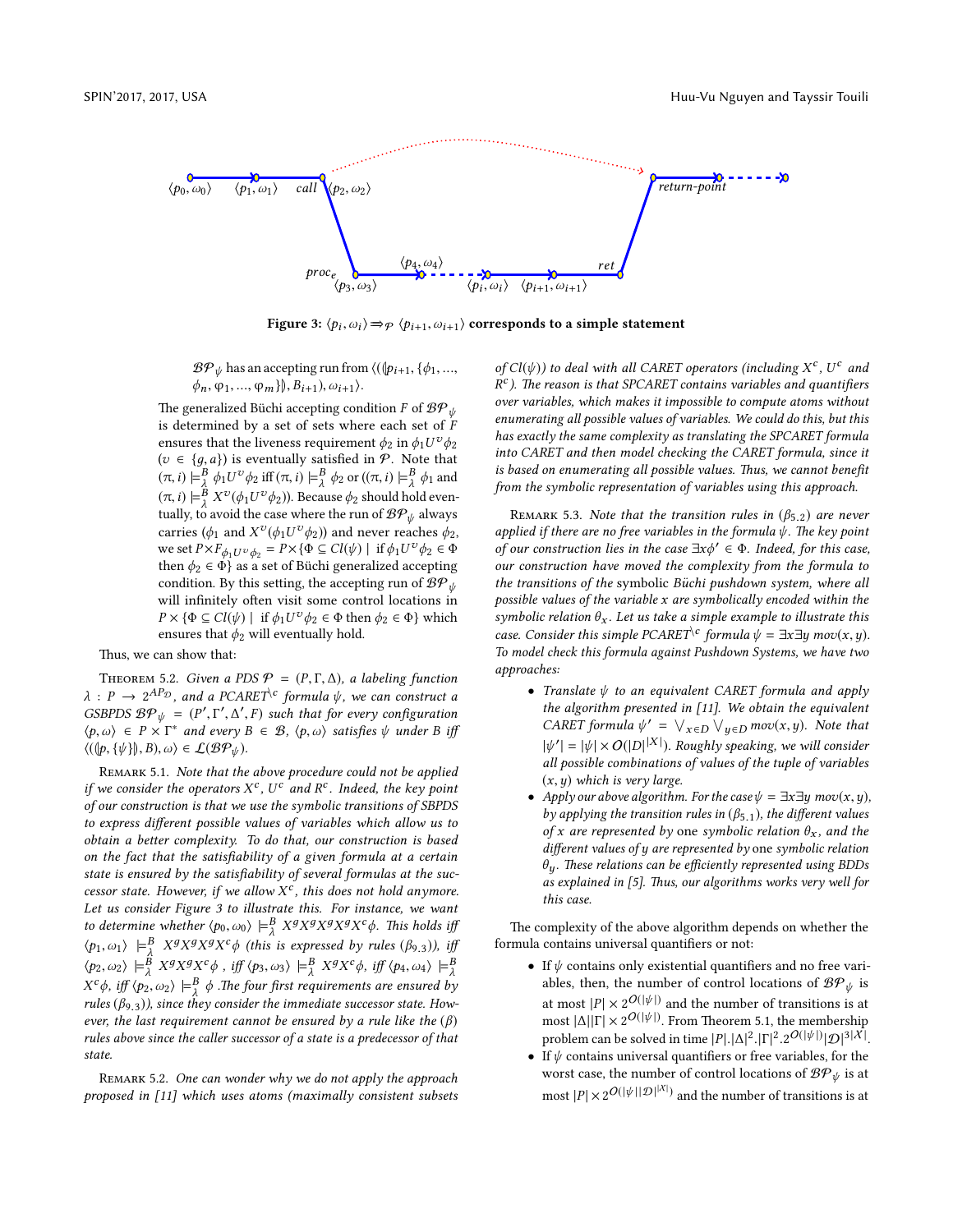most  $|\Delta||\Gamma|\times 2^{O(|\psi||\mathcal{D})^{|\mathcal{X}|}}$ . From Theorem [5.1,](#page-4-2) the member-<br> $\frac{1}{2}$ .  $\frac{1}{|\mathcal{X}|\mathcal{Y}|^{|\mathcal{X}|}}$ ship problem can be solved in time  $|P|.|\Delta|^2.|\Gamma|^2.2^{O(|\psi||\mathcal{D}|^{|\mathcal{X}|})}$  $|\mathcal{D}|^{3|\mathcal{X}|}.$ 

Thus, we get:

THEOREM 5.3. Given a PDS  $\mathcal{P} = (P, \Gamma, \Delta)$ , a labeling function  $\lambda : P \to 2^{AP_D}$  and a PCARET<sup>\c</sup> formula  $\psi$ , for every configuration  $\langle P, \phi \rangle$  and every  $B \in \mathcal{B}$ , whether or not  $\langle P, \phi \rangle$  satisfies  $\psi$  under B can  $\langle p, \omega \rangle$  and every  $B \in \mathcal{B}$ , whether or not  $\langle p, \omega \rangle$  satisfies  $\psi$  under B can be solved in time  $|P|$ . $|\Delta|^2$ . $|\Gamma|^2$ . $2^{O(|\psi||\mathcal{D}|^{|\mathcal{X}|})} |\mathcal{D}|^{3|\mathcal{X}|}$ . Moreover, if  $\psi$ <br>contains only existential quantifiers, and no free variables, then this contains only existential quantifiers, and no free variables, then this problem can be solved in time  $|P| |\Delta|^2 | \Gamma|^2 . 2^{\mathcal{O}(|\psi|)} |\mathcal{D}|^{3|\mathcal{X}|}.$ 

Remark 5.4. Formulas that describe malicious behaviors do not involve free variables and contain only existential quantifiers since the malware detection problem consists in determining whether there exists a path or a value of a variable for which the malicious behaviour occurs. Thus, for malware detection, our algorithm has a better complexity than translating the PCARET formula into a CARET formula, and then apply the CARET model checking algorithm.

# 6 SPCARET $\backslash c$  MODEL-CHECKING FOR PDS

In this section, we discuss how to do SPCARET<sup>\c</sup> model-checking for PDSs. Let then  $P$  be a PDS,  $\psi$  be a SPCARET<sup>{\c}</sup> formula, and  $V$ be the set of RVEs occuring in  $\psi$ . We follow the idea of [\[15\]](#page-9-6) and use Extended Finite Automata to represent RVEs.

DEFINITION 6.1. Let  $\mathcal{P} = (P, \Gamma, \Delta)$  be a PDS, let  $\varpi = {\alpha, \neg \alpha \mid \alpha \in \Delta}$  $\Gamma \cup X$ }, an Extended Finite Automaton (EFA) K is a tuple (Q, Λ, Γ, q0, Q f)<br>s t Ω is a finite set of states, ao is the initial state, Ω c ⊆ Ω is a finite set s.t Q is a finite set of states,  $q_0$  is the initial state,  $Q_f \subseteq Q$  is a finite set of final states,  $\Gamma$  is a finite set of alphabet,  $\Lambda$  is a finite of transitions rules in the form  $q_1 \stackrel{\leftarrow}{\rightarrow} q_2$  where  $q_1, q_2 \in Q, l \in \varpi$ .

Let  $B \in \mathcal{B}$  be an environment,  $\gamma \in \Gamma$  be the input letter,  $t = q_1 \xrightarrow{t}$ <br>be a transition rule in  $\Lambda$ , assume that  $\mathcal{K}$  is at state  $q_1$ , then  $\mathcal{K}$  $q_2$  be a transition rule in Λ, assume that K is at state  $q_1$ , then, K can move to the state  $q_2$  under B (denoted  $q_1 \xrightarrow{f} B q_2$ ) iff for every<br> $\alpha \in I$ ,  $B(\alpha) = \gamma$  and for every  $-\alpha \in I$ ,  $B(\alpha) \neq \gamma$ . K accents a word  $\alpha \in l$ ,  $B(\alpha) = \gamma$  and for every  $\neg \alpha \in l$ ,  $B(\alpha) \neq \gamma$ . K accepts a word  $\gamma_0...\gamma_n$  under B iff K has a run  $q_0 \xrightarrow{y_0} q_1...q_n \xrightarrow{y_n} q_{n+1}$  where  $q_{n+1} \in Q_f$ . Let  $L(K)$  be the set of all configurations  $(\langle p, \omega \rangle, B) \in R \times \Gamma^* \times R$  s t K accents  $\omega$  under B  $P \times \Gamma^* \times \mathcal{B}$  s.t  $\mathcal K$  accepts  $\omega$  under B.

PROPOSITION 6.1. [\[15\]](#page-9-6) For every RVE  $e \in V$ , we can compute in polynomial time an EFA  $\mathcal{K}_e$  s.t  $L(e) = L(\mathcal{K}_e)$ .

To do SPCARET<sup>\c</sup> model-checking for PDSs, we first need to represent each RVE  $e \in V$  by an EFA  $K$  s.t  $K$  recognizes all the configurations  $((p, \omega), B) \in P \times \Gamma^* \times B$  in  $L(e)$ . Let  $\mathcal{K}^1, ..., \mathcal{K}^n$  be the set of automata corresponding to all the BVEs of V. Then we the set of automata corresponding to all the RVEs of  $V$ . Then, we compute a Symbolic Pushdown System (SPDS)  $\mathcal{P}_0$  which is a kind of product between P and  $\mathcal{K}^1, ..., \mathcal{K}^n$  which allows us to determine<br>whether the stack predicates hold or not only by looking at the whether the stack predicates hold or not only by looking at the top of the stack of  $\mathcal{P}_0$ . Then, SPCARET model checking for  $\mathcal P$  is reduced to PCARET model-checking for  $P_0$ . We adapt then the algorithms in Section [5.2](#page-5-1) to deal with Symbolic PDSs. Due to lack of space, the adaptation is given in the full version of the paper  $[10]$ . Thus, we get that:

THEOREM 6.1. Given a PDS  $\mathcal{P} = (P, \Gamma, \Delta)$ , a labeling function  $\lambda : P \to 2^{AP_D}$ , and a SPCARET<sup>\c</sup> formula  $\psi$ , we can construct a GSBPDS  $\mathcal{BP}_{\psi} = (P', \Gamma', \Delta', F)$  such that for every configuration<br>(b, c)  $\in P \times \Gamma^*$  and every  $B \in \mathcal{B}$ , (p, c) satisfies  $\psi$  under B if  $\langle p, \omega \rangle \in P \times \Gamma^*$  and every  $B \in \mathcal{B}$ ,  $\langle p, \omega \rangle$  satisfies  $\psi$  under B if  $\langle (|n, j| \rangle \setminus R) \otimes \langle \cdot \rangle \in f(\mathcal{B} \mathcal{P}_k)$  where  $\omega'$  is obtained by performing  $\langle (\psi, {\psi})$ ,  $B$ ,  $\omega' \rangle \in \mathcal{L}(\mathcal{BP}_{\psi})$  where  $\omega'$  is obtained by performing the product between  $\omega$  and the EFAs  $\mathcal{K}^1, ..., \mathcal{K}^n$ .

#### 7 EXPERIMENTS

We implemented our algorithms in a tool for malware detection. We use IDA Pro [\[6\]](#page-9-15), Jakstab [\[8\]](#page-9-16) and the translation of [\[13\]](#page-9-5) to obtain PDSs from binary code or assembly programs. We use Moped [\[5\]](#page-9-12) to check the emptiness of SBPDSs. A program is considered to be a malware if it satisfies one of the SPCARET formulas presented previously, otherwise, it is a benign program. Our tool was able to detect several malwares and to determine that benign programs are benign as reported in Table [1.](#page-9-17) The #LOC column shows the number of instructions of the assembly program. The result Yes expresses that the binary program is detected as a malware, No means the program is found as benign.

Moreover, we compared the performance of our algorithms against the approach that consists in translating SPCARET into CARET with regular valuations, and applying the model checking algorithm for CARET. We set the time limit to 20 minutes. You can see in Table [1](#page-9-17) that we perform much better in all cases, and that in most cases, the approach that consists in translating SPCARET to CARET timeout.